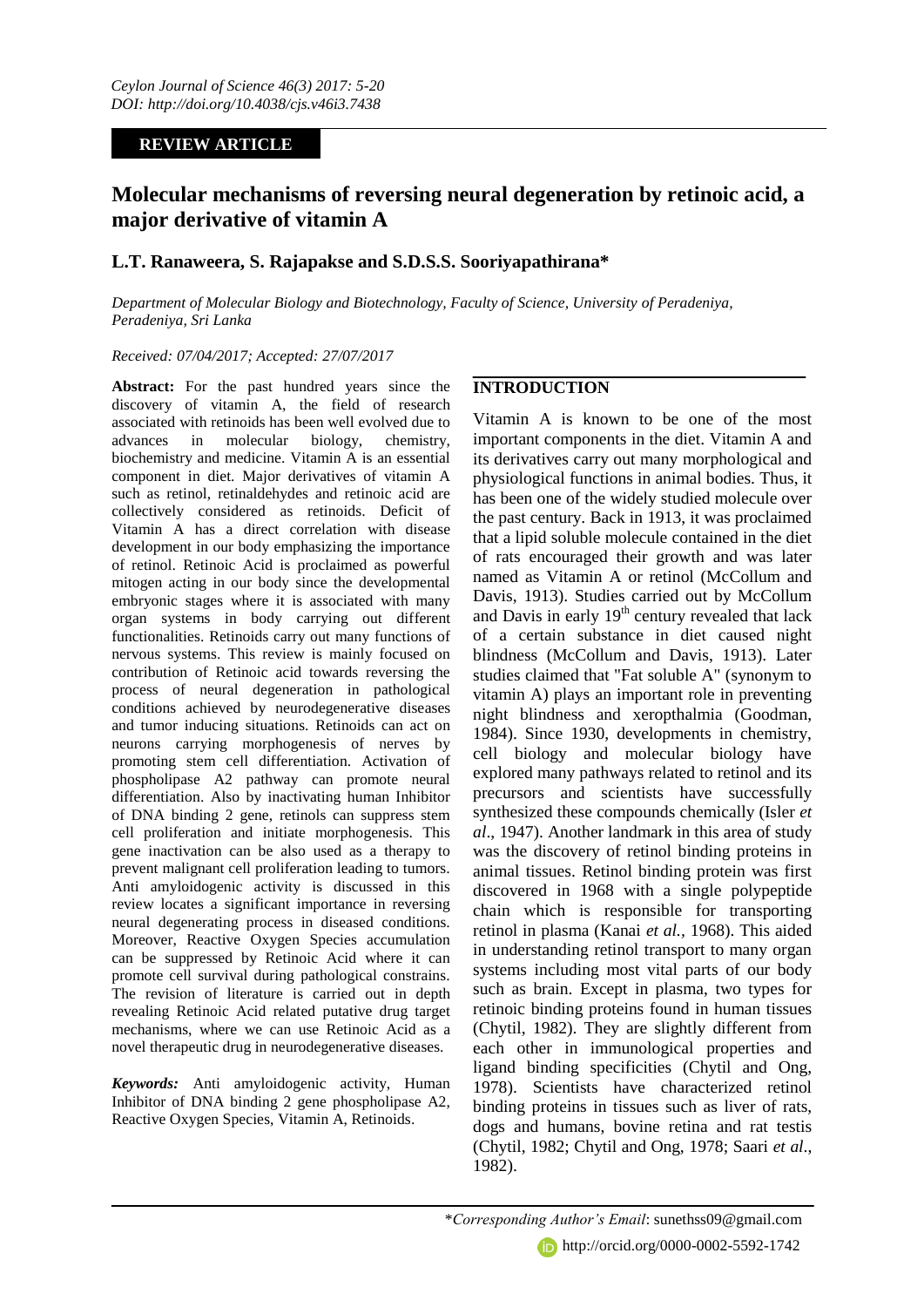Vitamin A is an essential vitamin in our diet as it cannot be synthesized by de novo pathway. It must be taken up as a dietary component or as a stored vitamin source (Harrison, 2012). Hence, the study of biosynthesis, absorption, metabolism and transport of retinoid is very important. Natural reservoirs of vitamin A include β carotene pigments in many plants which are then transformed to retinol in mucosa of intestine. They are then re-esterified and transported inside vesicular compartments by the circulatory system (Goodman and Olson, 1969). Storage of vitamin A derivatives in our body is mainly carried out by the liver which is known to have reserves of other vitamins taken up from various dietary substances (Goodman, 1984). Fat storage cells in the liver is the most responsible hepatic cell type in storing vitamins and also aids in maintaining steady vitamin contents in blood plasma (MCLaren, 1981). Hepatic parenchyma cells secrete plasma retinol binding proteins that aid in active uptake of retinal – esters. These cells are one of the major cell type responsible for metabolism and storage of retinal esters (Poole *et al*., 1975).

Retinoids effectively take part in cellular differentiation and many *in vitro* studies have been undertaken since 1925 to understand underlying molecular mechanisms (Goodman, 1984). Except model animal testing, organ and cell culture studies have been undertaken to understand the ramifications of retinoids on cell differentiation (Fell and Mellanby, 1953). Fell and Mellanby (1953) made attempts by treating chick epidermal tissue in cell culture system with various doses of retinol acetate and observed that it could induce a drastic phenotypic change on the functionality of the tissue, as keratinized epidermis differentiated into mucus producing cell lines (Fell and Mellanby, 1953). Even though they were able to identify phenotypic effects, underlying molecular cross talking cassettes have not been well understood during that time.

Understanding cell signaling pathways and effector molecules involved in retinoids are important aspects in modern therapeutics. Retinols and their derivatives are involved in each and every organ system carrying out major effector functions. Alteration of retinoids in disease pathogenesis is also very peculiar to understand. Many molecular targets of

therapeutics can be identified by scrutinizing intrinsic causes (Guo *et al*., 2015; Greena *et al*., 2016). Retinoid isomers inside cells are known to carry out gene activation mechanisms and transcription regulation. They are also involved in the production and regulation of effector molecules which carry out major functions in cell survival, pathogenic effects as well as in structural culminations (Greena *et al*., 2016).

Probing into neurobiology and underlying signaling pathways regarding neural regeneration, stem cell proliferation and cell differentiation is one of the most promising area of research (Wuarin and Sidell, 1991; Wuarin *et al*., 1990; Zhelyaznik *et al*., 2003). However, complete molecular cross talking mechanisms remain ambiguous. It is vital to understand the cell biology of neuro degenerative diseases and tissue malignance in order to design appropriate therapeutics. Intrinsic properties causing diseases such as uncontrolled transcription (Ruzinova and Benezra, 2003; Lasorella and Iavarone, 2006), Reactive Oxidative Species (ROS) accumulation (Eichele, 1997) and synthesis of molecules leading to apoptosis (Amtul *et al*., 2012) have been studied. In addition, extrinsic properties such as physical constrains, stress factors (Vogel, 2000) and toxic substances (Eichele, 1997) have also been examined and many approaches to address numerous pathological constraints have been under taken.

An extensive literature survey was carried out in this review covering components and functions entailed in vitamin A metabolism, storage and transport to extra hepatic tissues. A demonstration of retinoid biosynthesis and conversion of inactive forms to active forms of retinoids carrying out signaling is presented here. Retinoic acid (RA) is an important effector molecule and carries out its function in many organ systems. In the nervous system various types of genes can be activated by retinoic acid where it plays a vital role in maintaining the stability and cell integrity. In this review we stress on retinoic acid induced molecular cross talking mechanisms involved in neurodegenerative disease resistance and how that knowledge could be utilized to overcome neuron dysfunction by using RA as a therapeutic strategy.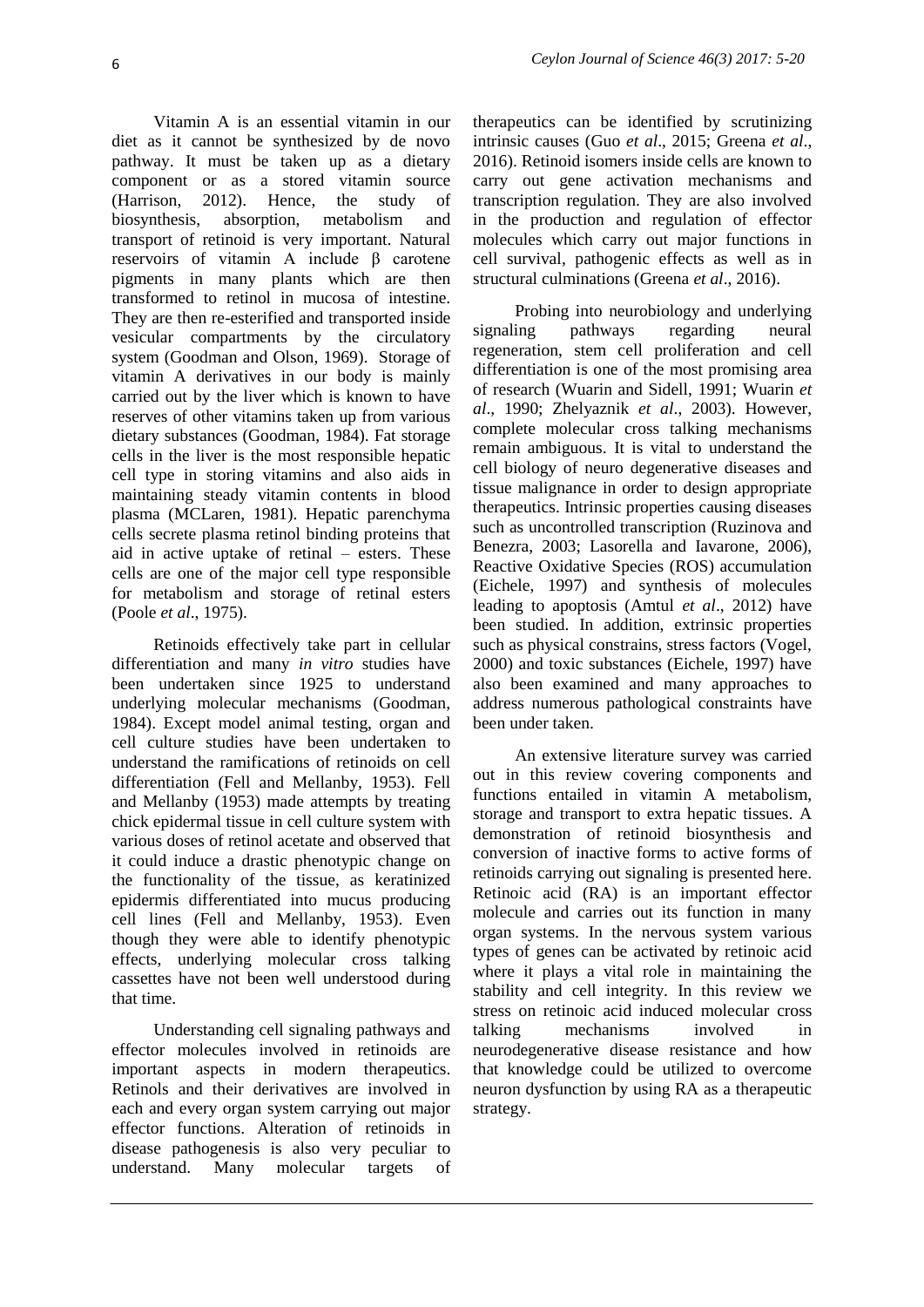#### **METABOLISM AND TRANSPORT OF RETINOIDS**

#### **Vitamin A Metabolism and Hepatic deposition**

Collectively, all vitamin A derivatives are called retinoids (Guo *et al*., 2015). Retinol is the primary type of retinoid found on the circulatory system (D'Ambrosio *et al*., 2011; Goodman and Blaner, 1984). It is important to look at retinol biosynthesis to understand vitamin A uptake to the body. The main pathway involved in uptake of retinols and preformed retinol is explained in Figure 01.

## **Retinoid Transport and Up taking in Extra Hepatic Tissues**

It is critical to understand prime mechanisms underlying retinol transfer into extra hepatic

tissues where most of the retinol effector functions are carried out. In circulatory system, different types of retinoids move and bind to various receptor molecules such as chylomicron bound retinal esters (Greena *et al*., 2016; D'Ambrosio *et al*., 2011; Goodman and Blaner, 1984). Retinols tether with Retinol Binding Protein (RBP) (Kawaguchi *et al*., 2007) and further processed into RA (D'Ambrosio *et al*., 2011). These are the main transport mediators in the plasma performing retinoid transport. There are three main mechanisms involved in the uptake of above mentioned derivatives of retinoids (D'Ambrosio *et al*., 2011). Chylomicron bound retinal esters are directly transported to the cell by an unknown receptor molecule where cell acquires retinal esters.



**Figure 1:** Vitamin A metabolic pathway in enterocytes. In the mucosal lumen, processed vitamin A derivatives (proretinoid carotenoids) such as β carotene are up taken to the intestinal lining enterocytes through scavenge receptor class B, type I (SR-B1) (Van-Bennekum *et al*., 2005; During and Harrison, 2007; Lobo *et al.,* 2010) in which cellular β carotene undergoes two fates (D'Ambrosio *et al*., 2011). They can readily convert to retinal via β-carotene-9′, 10′-monooxygenase (BCMO1) (Blaner and Olson, 1994) and get attached to Cellular Retinal Binding Protein (CRBP) type II and remain in the cytoplasm (D'Ambrosio *et al*., 2011). Pre formed retinols in intestinal lumen can also get in to the enterocytes *via* a membrane protein called retinyl ester hydrolase and stay bound to CRBP II receptors. Cellular β-carotene gets associated with cellular triglyceride molecules and forms chylomicrons containing unprocessed retinols. CRBP bound retinal molecules are reduced by the retinal reductase enzyme producing retinols (Goodman and Blaner, 1984). These stable forms can stay in the cytoplasm for a while. Whenever a retinol releasing signal is transduced to enterocytes, it will convert most of the cytoplasmic CRBP bound retinols to retinal esters using lecithin: retinol acyltransferase (LART) and other retinols will convert using diacylglycerol acyltransferase 1 (DGAT 1) (O'Byrne *et al*., 2005). These retinyl esters get associated with triglyceride lipid molecules and form chylomicron (Greena *et al*., 2016). Chylomicrons are transported through gut epithelium to lymph duct in which they circulate and the most of excess chylomicron bound retinols are up taken in to liver through a mechanism called sieving (Wisse *et al.,* 1985). Hepatocytes and fat storing cells are the major storage cells of retinoids and they can undergo further medicalization (Greena *et al*., 2016).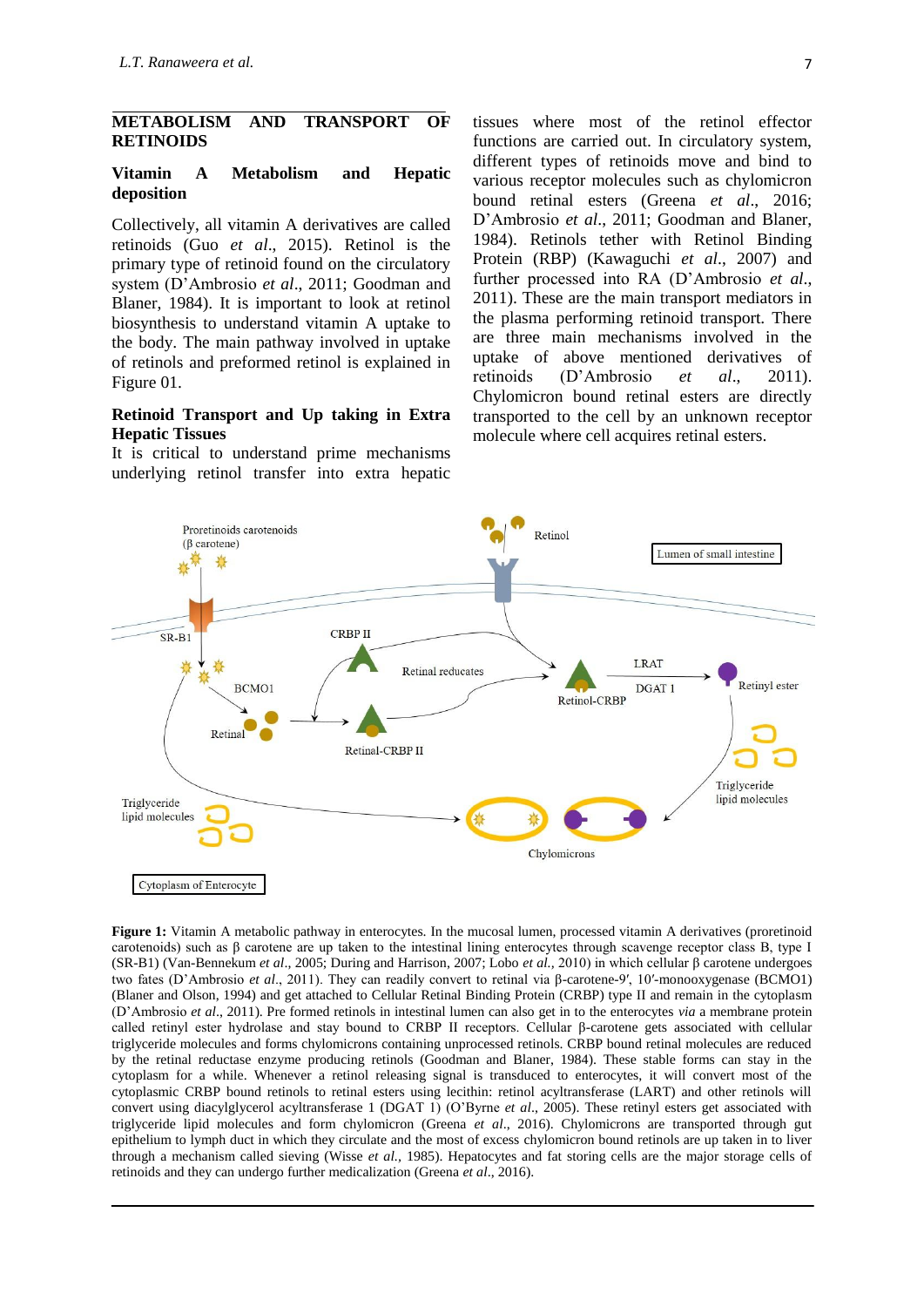However, some extra hepatic tissues such as Lipoprotein Lipase (LPL) can convert retinal esters to retinol which can be absorbed in to the cell (Blaner *et al.,* 1994). Retinoic acid bound to albumin is also taken up by extra hepatic tissues by a molecular mechanism which is yet unclear. Retinols bound to holo RBP can get converted to apo RBP through a transmembrane protein called STRA6 (Stimulated by Retinoic Acid 6) (Blaner *et al*., 1994; Isken *et al*., 2008). This process involves active uptake of retinols into the extra hepatic tissue. When neurons in the brain are considered, most of the molecules need to penetrate through the blood brain barrier. This is done by transporter molecules which are very important drug target molecules and it is possible to induce them to achieve high amount of retinoid uptake improving brain functions in treating of neuro degenerative diseases.

## **RETINOIC ACID SIGNALING AND GENE ACTIVATION**

Retinoic acid signaling pathways have been identified in many body tissue types that regulate different genes and control effector molecules. Different molecules associated within these pathways have been target molecules for inducing RA production as a therapeutic drug. Hence, understanding of overall signaling mechanisms involved in RA synthesis and cell signaling pathways in target cells is an essential step in producing therapeutics. A model pathway involved in RA synthesis, signaling pathways and gene activation process is shown in Figure 2.



**Figure 2:** Overview of cellular retinoid metabolism and RA dependent cell signaling pathway. Cellular retinoids up taken from the blood plasma are found to be bound to Cellular Retinoic Binding Proteins (CRBP) type proteins (D'Ambrosio *et al*., 2011). Two enzymes are involved in converting CRBP bound retinols to retinaldehydes; Alcohol Dehydrogenase (ADH) and Retinol Dehydrogenase (RDH). Cellular production of All-Trance Retinoic acids (ATRA) and 9-cis-Retinoic Acids (9CRA) is escalated by Retinaldihyde Dehydrogenase (RALDH) class molecules such as RALDH I, II, III (Conaway *et al*., 2013). The prime fate of processed RA is acting on effector genes. Hence they bind to Retinoic acid receptors (RAR, RXR) found on cytoplasm and move to nucleus through Nuclear Pore Complex (NPC) and get phosphorylated by kinase enzyme to form an active receptor molecule. At the active state, they eliminate repressor complexes found on promoters of target genes and get attached to Retinoic acid Receptor Elements (RARE) where they enhance the utilization of transcription factors on promoters and carry out transcription (Perissi *et al.,* 2010).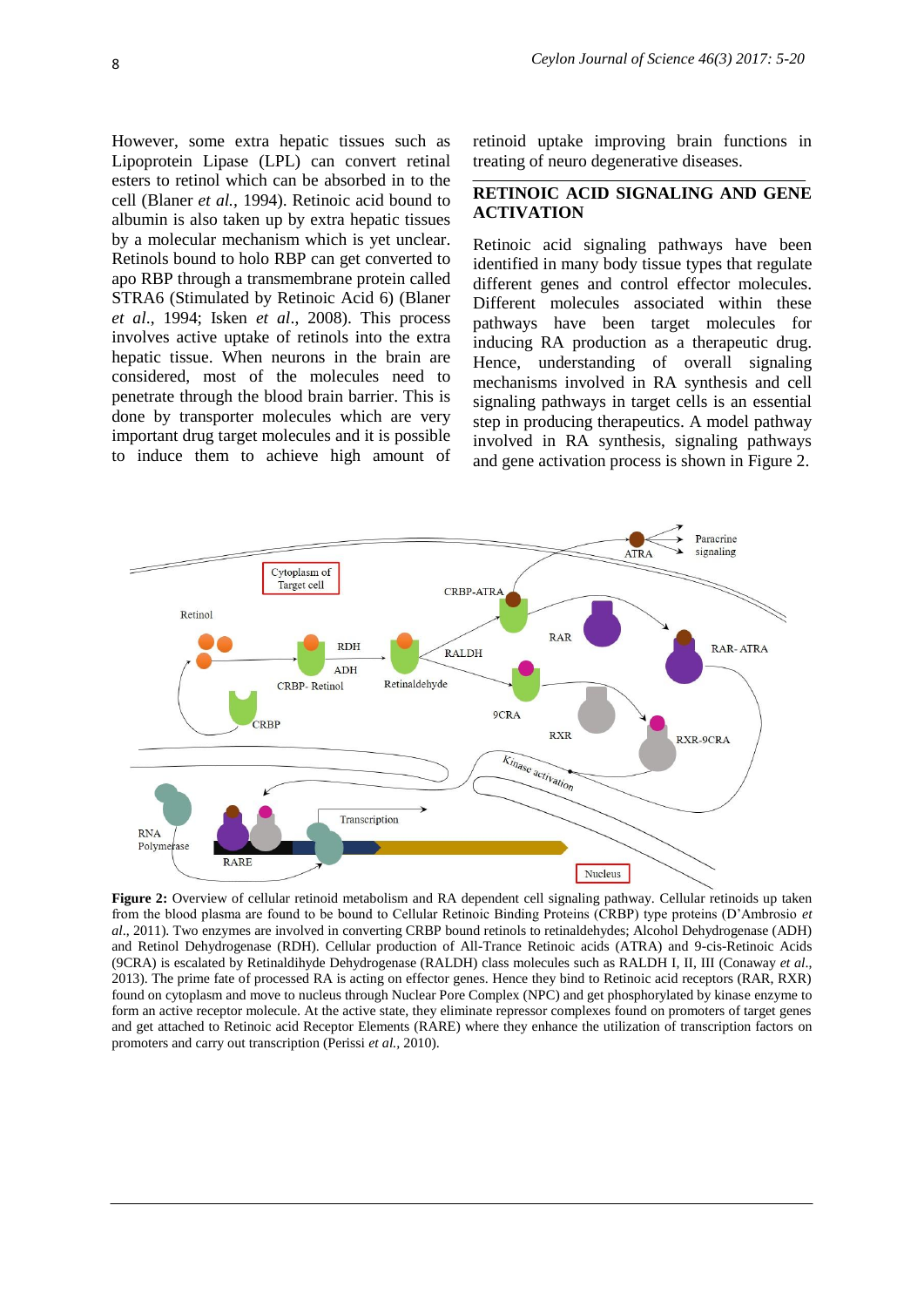There are two types of RA receptor molecules i.e Retinoic Acid Receptor x (RARx) and Retinoic Acid Receptor s (RXRs). They act as intracellular receptor molecules which carry out ligand bound transcription activation and activate many RA effector genes regulating cellular proliferation and differentiation (Glass and Rosenfeld, 2000; Aranda and Pascual, 2001). The RAR receptors found in the body consist of three isomers produced by alternative splicing (RAR $\alpha$ ,  $\beta$ ,  $\gamma$ ) and carry out different functions. RARβ is found to be a promising target molecule for tumors as well as in cell proliferation and differentiation, post natal maintenance and some dermatology diseases (Tasi *et al.*, 2009; Christov, 2009; Petty *et al*., 2005). The RAR and RXR (RARx) get tangled to form RAR-RXR heterodimers bound to Retinoic Acid Receptor Elements (RAREs) that are inactivated by nuclear-receptor-co-receptor complexes (NCoR), which inhibit the binding of transcriptional activators to the promoter site (Perissi *et al.,*  2010).

Cellular RA molecules produced have three main fates. They can undergo cell signaling pathways activating genes, get transferred outside the cell and comprehend in paracrine signaling or are broken down by Cytochrome P450 26 (CPY26) (Abu-Abed *et al*., 2001). Retinoic acid paracrine signaling is very important in embryonic development where cell to cell cross talking mechanisms carry out morphogenetic functions such as differentiation of pluripotent stem cells (Molotkov *et al*., 2006; [Duester,](javascript:void(0);) 2008).

## **EFFECTS OF RETINOIC ACID IN OTHER ORGAN SYSTEMS**

From early embryonic stages, RA dependent signaling shapes the body morphology as well as functionality. In addition, RA can be used against disease pathogenicity. Natural vitamin A deficit directly acts on nervous system and immune system causing adverse effects (Guo *et al*., 2015; Dawson *et al*., 2006; Imdad *et al*., 2010; Dupe *et al*., 2003). Further, experiments using transgenic model animals containing knockout RA utilizing genes have revealed that some phenotypes are lethal (Greena *et al*., 2016; Molotkov *et al*., 2002) while some model animals had disease pathogenic conditions. For example, *Raldha-2-* transgenic *mouse* lines who cannot utilize all-trance retinoic acid or 9-cis

retinoic acid are found to be a lethal phenotype (Guo *et al*., 2015). Therefore, RA is one of most important effector molecule in shaping tissue and organ systems.

## **Retinoic acid on Adult Vertebrate Appendage Regeneration**

Epimorphic regeneration is a well-known phenomenon among male teleosts fish and among many amphibians (Mathew *et al*., 2009; Blum and Begemann, 2012; Zakany *et al*., 2004). The RA signaling has been well studied in fin regeneration of zebrafish (Blum and Begemann, 2012). Gene *aldhla-2* codes for the enzyme responsible for synthesizing RA and is found to be regulated in adult zebrafish on regenerating caudal fins 24 hours after amputation (hpa) (Mathew *et al*., 2009 ). In terms of expression, phasing of *aldhla-2* occurs with about six hpa where the transcripts are found in mesenchymal cells, one segment proximal to the plane of amputation. Blastema formation is impeded when RA signaling pathways are suppressed. Retinoic acid molecular signaling pathways govern the blastema formation at the early stages where fin ray mesenchymal cells get proliferated and move to amputation sites form blastema (Blum and Begemann, 2012). Mitogen activity of RA signaling pathway may have a correspondence with stem cell proliferation. Induction of stem cells in the amputated plane may move to the wound where the wound healing process takes place. The RA signaling also cross talks with apoptotic signaling by B cell lymphoma 2 (bcl2) up regulation where it mediates pro survival of blastema, till it matures (Blum and Begemann, 2012). Hostile environment can be lethal to proliferating blastema cells and Programmed Cell Death (PCD) can be induced. A similar mechanism is proposed in zebrafish heart regeneration which involves elevated expression of *aldhla-2* in epicardium and endocardium where cell division and proliferation are promoted (Kikuchi *et al*., 2011).

## **Role of Retinoic Acid in Immunity**

Dietary vitamin A is recognized as an essential factor for the maintenance of immunity (Ross, 2012). β carotene and vitamin A are known to act against infections and they were identified as "anti-infective agents" in late  $19<sup>th</sup>$  century (Green and Mellanby, 1928; Green and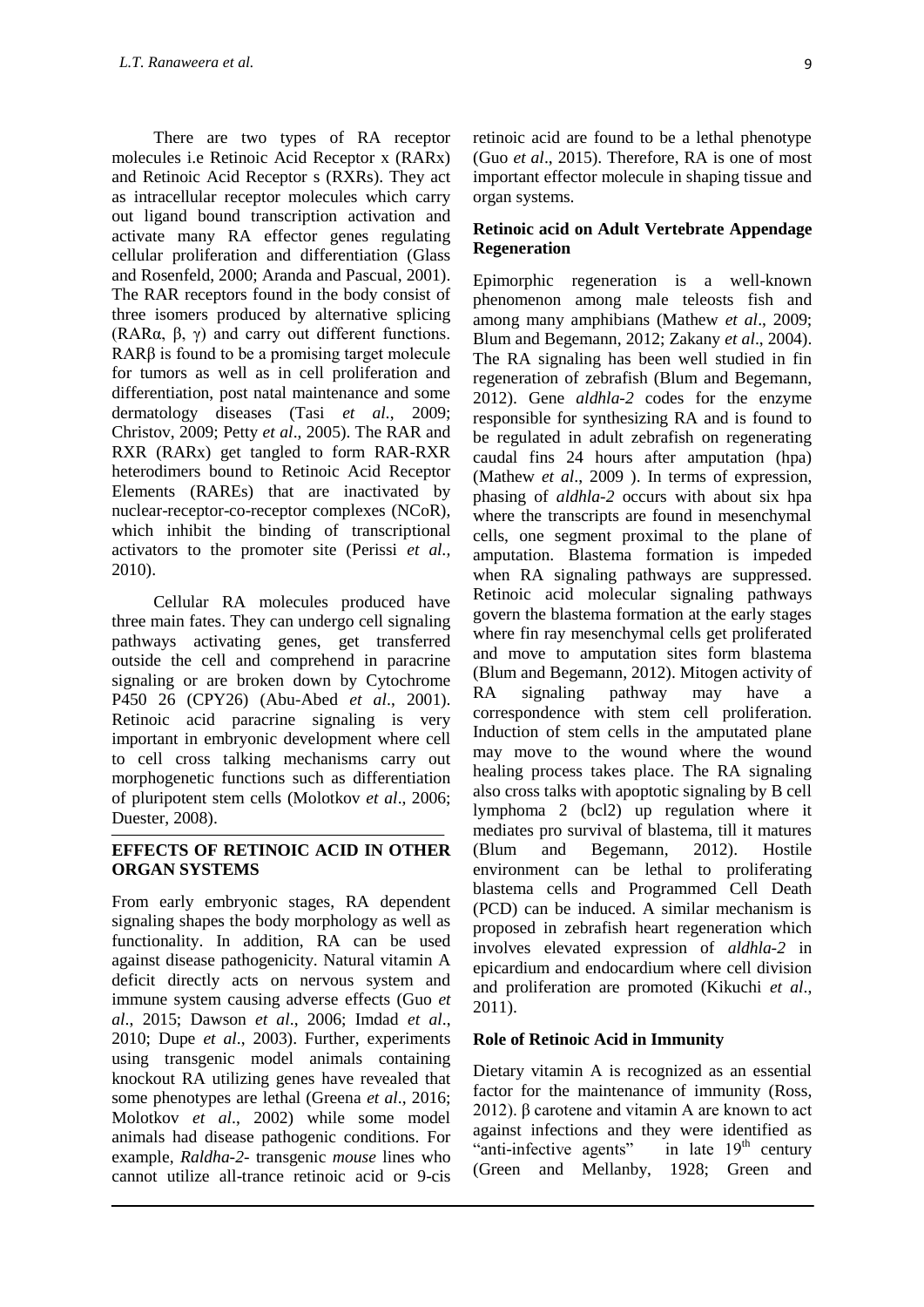Mellanby, 1930). In different studies performed using animal models to verify the relationship between RA and lymphocyte production, abnormalities have been observed in the production of antibodies (low production of IgA and elevated amounts of IgG) (Stephensen *et al*., 1996; Twining *et al*., 1997; Zhao and Ross, 1995). There is a direct correlation between Alltrance retinoic acids (ATRA) and B lymphocyte mediated immunity. The RAR-ATRA controlled gene transcription allows immunoglobulin accumulation in B lymphocytes (Chen and Ross, 2005). The B cell proliferation and activation by up regulating co-receptor molecules is aided by similar molecules (Ma *et al*., 2005). Further, immunological diversity is controlled by RAR-ATRA receptor molecules by up regulating proteins needed for phenomena such as class switching and somatic hyper mutation (Cattoretti *et al*., 2006) while RAR-ATRA also helps in B cell maturation (Chen and Ross, 2007). In addition, RA paracrine signaling mechanisms allow cellular cross talking among leukocytes to overcome infectious conditions (Guo *et al.,* 2015).

# **Maintenance of Bones by Retinoic Acid**

Bone morphogenesis and cellular differentiation are carried out by many effector molecules, governed by retinoic acid (Shenga *et al.,* 2010). Bone Morphogenic Proteins (BMP) which are under the Super family of Transforming Growth Factor β (TFG – β) are primarily responsible for carrying out molecular cross talking with other pathways which are essential for bone morphogenesis (Chen and Ross, 2007). Essential molecular communicating mechanism involves Smad1 protein and BMP proteins; which are prime molecules sustaining bone morphogenesis (Feng and Derynck, 2005; Wang *et al*., 2011). Uncontrolled differentiation involves in disease and abnormal situations where RA come to the play. The RA is known to carry out a major function in regulating these effector molecules *via* suppressing Smad1 pathway, thereby causing bone morphogenesis (Chen and Ross, 2007). Retinoic acid also induces proliferation of osteoclasts from myeloid progenitor cells carrying out maintenance of osteoclasts till maturation (Greena *et al*., 2016).

# **REVERSING NEURAL DEGENARAION BY RETINOIC ACID**

# **Regulation of Inhibitor of DNA binding 2 gene Expression by retinoic acid**

Inhibitor of DNA binding 2 (ID2) (Ruzinova and Benezra, 2003) plays an important role in tissue development, acting as a transcription factor that promote cell proliferation, but discourages differentiation (Annibali *et al*., 2012). In development of neural tissues, ID2 maintains a high level of pluripotent neural stem cells while it inhibits neurogenesis by inhibiting differentiation (Henke *et al.,* 2008; Martinsen and Bronner-Fraser, 1998; Bai *et al*., 2007). When cell accumulates low levels ID2, it promotes neural differentiation collectively with Neural Growth Factor (NGF) (Henke *et al.,* 2008; Martinsen and Bronner-Fraser, 1998; Bai *et al*., 2007; Zhang *et al*., 2010). MicroRNAs can act on genes at transcriptional levels inhibiting transcription mechanisms by directly binding to genes (Bartel, 2004; Kasinski and Slack, 2011). MicroRNAs are used as a therapeutic agent in tumors as they suppress tumor inducing genes (Kasinski and Slack, 2011). At this regulation level, miR-9 and miR-103 are responsible for the regulation of cellular ID2 levels (Annibali *et al*., 2012). Retinoic acid is a key effector molecule in up regulating the above micro RNAs (Laneve *et al.,* 2007). Figure 3 shows detailed mechanisms involved in this process.

At normal conditions ID2 remains active in neuroblastoma based neural precursor cells to accrue the stem cells (Iavarone and Lasorella, 2006; Martinsen and Bronner-Fraser, 1998). The ID2 binds to E protein which gets hindered to bind Helix-Loop-Helix (HLH) protein heterodimers. They binds to E-box regulated genes such as Growth Associated Protein 43 (*GAP43*) gene and carry out growth and differentiation (Lo´pez-Carballo *et al*., 2002). With the treatment of RA due to diminished ID2, suppression of the E-box element stops and HLH heterodimer binds to E box proteins and carry out transcription (Annibali *et al*., 2012). Suppressing RA to induce the activity of *ID2* genes can result in producing neural stem cell pools *in vitro* which can be used in stem cell therapy for neurodegenerative diseases such as Parkinson disease (PD). However, uncontrolled transcription of *ID2* will result in tumor situations (Vandeputte *et al.,* 2002; Perk *et al*., 2005).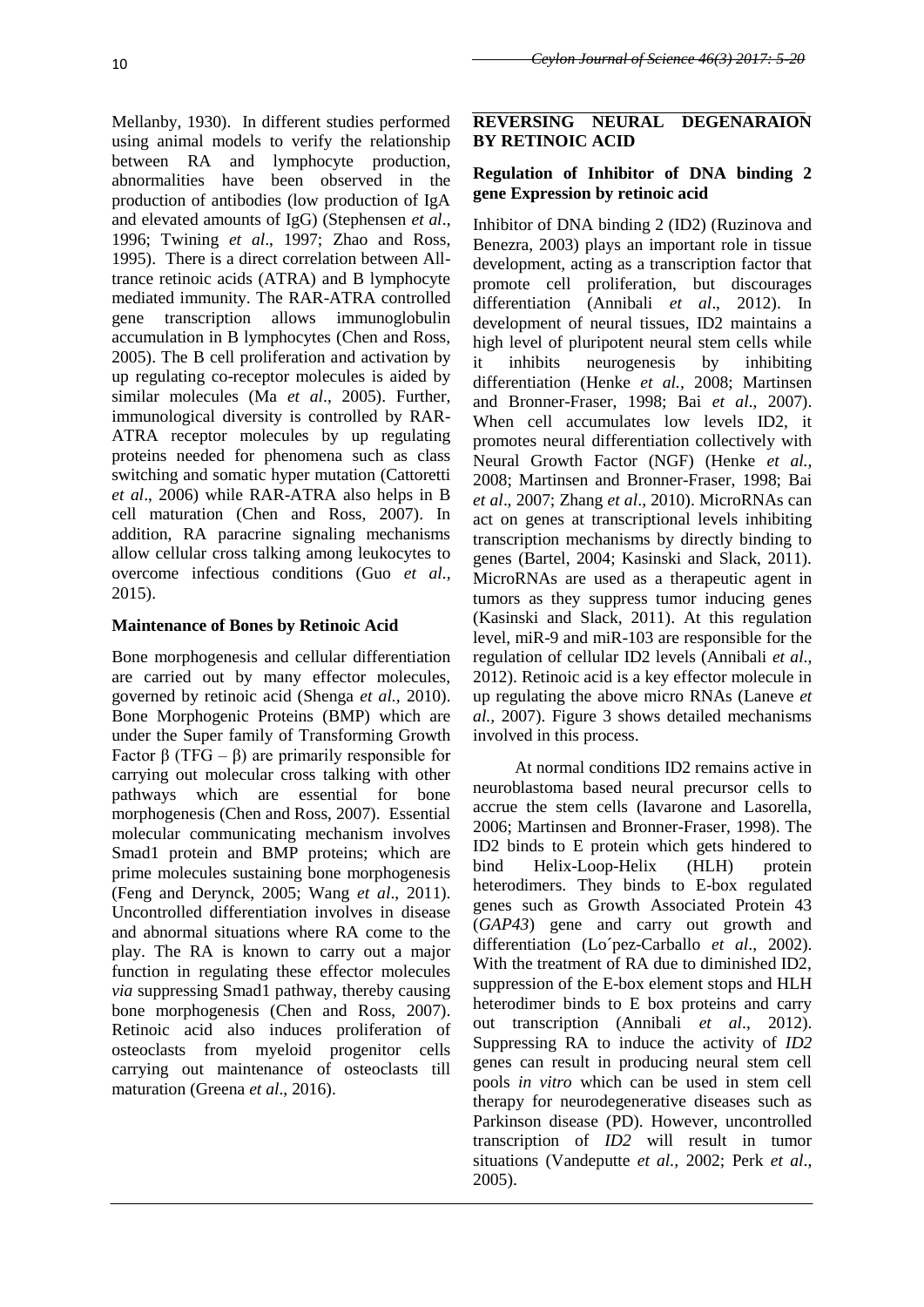

**Figure 3:** The RA induced neural differentiation by arresting transcription of Human *ID2* gene through MicroRNAs. Human Inhibitor of DNA binding 2 (*ID2)* gene is responsible for the production of Inhibitor of DNA binding 2 protein and carry out different cellular mechanisms which promote proliferation, especially in neuroblastoma. In the presence of RA, it promotes the production of MicroRNA molecules; miR-9 and miR-103. Those microRNA molecules contain highly homologues sequences in untranslated regions (UTR) of Human *ID2* gene, where they bind and prevent transcription. The miR-9 binds downstream region of 5' UTR region and miR - 103 binds UTR region of leader sequence of human *ID2* gene, and tightly regulates transcription. Subsequently cells carry out differentiation using these molecular mechanisms together with NGF factors (Annibali *et al*., 2012).

Transcription of miR9 and miR103 are only carried out in neural tissues (Maruyama *et al*., 1999; Schoenherr and Anderson, 1995). Gene, encodes for miR9 contains miR9 1,-2 which are induced by RA; but miR9 -3 loci does not respond to RA (Laneve *et al*., 2010). However, expression of miR103 is ubiquitous (Annibali *et al*., 2012). Promotion of neural differentiation is important in stem cell treatment where differentiation process is actively controlled. However, differentiation in to specific neurons has not yet been clearly understood. In producing therapies for diseases like Parkinson disease where dopaminergic neurons degenerate, it is important to identify the clear molecular mechanisms and target molecules that can be used to induce the differentiation of dopaminergic neuron reservoirs. The *ID2* inhibition by miRNA may be a useful asset in such efforts.

#### **Retinoic Acids in Removing Oxidative Stress**

Oxidative stress by accumulation of Reactive Oxidative Species (ROS) causes many neurodegenerative diseases; mainly Alzheimer's disease (AD), which is the most abundant

neurodegenerative disease in the world (Lee *et al.,* 2009; Smith, 1998; Sonnen *et al*., 2009; Smith, 2006; Kadigamuwa *et al*., 2015). Risk of AD gets higher with the age (Smith, 1998). Even though primary causes have not yet been understood, one of the candidate cause identified for neuro degeneration is oxidative stress by which accumulation of reactive oxygen species (ROS) (Smith, 1998; Kadigamuwa *et al*., 2015). The RA derived therapeutics for AD mainly target pre mature oxidative stresses (Sonnen *et al*., 2009; Smith, 2006). Parkinson diseases is the second most common neurodegenerative disease in the world, mainly caused by degeneration of dopaminergic neurons that are involved in mortar activity (Kadigamuwa *et al*., 2015). Even though major causes for PD remain ambiguous, many cytotoxic compounds specifically act on dopaminergic neurons have been identified. One of the cytotoxic compound is MMP+ which can readily penetrate through blood brain barrier and inhibit mitochondrial electron transport chain complex 1, causing accumulation of ROS (Kadigamuwa *et al*., 2015). Newly identified toxin 2'2 cyanine shows higher toxicity compared with MMP+ which also gets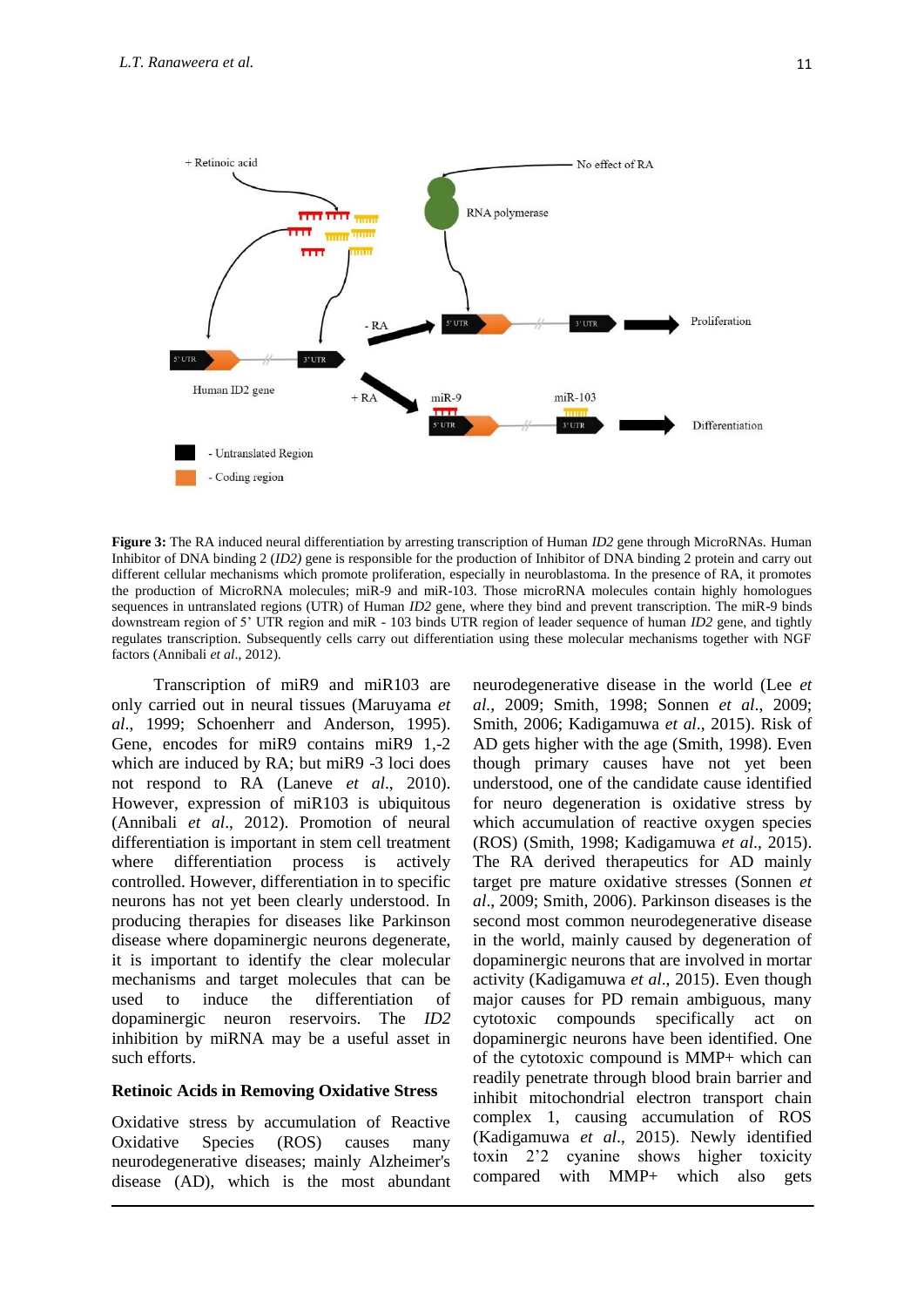accumulated in mitochondria. This also leads to accumulation of ROS species in the brain (Kadigamuwa *et al*., 2015). The ROS can actively interact with many pathways yielding diminutive functionalities (Jeffrey *et al*., 2006) and leads to induction of programmed cell death in neural tissues which results in high degree of neural degeneration (Lee *et al.,* 2009).

Retinoic acid derived therapeutics for AD mainly target pre mature oxidative stresses (Sonnen *et al*., 2009). Vitamin A and derivatives promise to reduce the oxidative stress in the brain where dietary intake of vitamin A, vitamin B, and β carotene, thereby drastically reduces the risk for getting AD (Sonnen *et al*., 2009; Smith, 2006). Cytoplasmic concentration of RA carries out anti oxidation effects vividly where diminutive amounts of RA function as an antioxidant of which, high concentrations show pro-oxidant effects (Zanotto- Filho *et al*., 2008). There are several molecular events taking place in degrading ROS accumulated in neural tissues. Staurosporium is well understood molecule

which can actively degrade levels of dismutase enzyme ultimately leading to accumulation of ROS species (Kiningham *et al*., 2008) as shown in Figure 4.

The SOD-1 and 2 act as free radical antioxidants where they bind to different cofactors (SOD-1 binds to Zn and Cu and SOD-2 binds to MN) [\(Rahman,](http://www.ncbi.nlm.nih.gov/pubmed/?term=Rahman%20K%5Bauth%5D) 2007). The apoptotic inducing signal is known to be a suppressor of glutathione where depleted glutathione will stimulate apoptosis by activating the transporter A dependent cascade reaction (Mytilineou *et al*., 2002), subsequently producing Amyloid β (Aβ). This phenomenon will be discussed in detail under the section on suppression of amyloid beta by retinoic acid (4.3). Glutathione suppression is widely seen in degeneration of dopaminergic neurons in PD (Nalivaeva *et al*., 2012a) and SOD suppression is a common phenomenon in AD (Lee *et al.,* 2009 ). Therefore, retinoic acid could be used as a promising therapeutic drug for most abundant neurodegenerative diseases.



**Figure 4:** The Reactive Oxidative Species induced RA signaling. Due to Alzheimer's disease pathogenic conditions, cells undergo accumulation of high levels of staurosporium (Ahlemery and Krieglsteon, 2000) that can act on neural dismutase enzymes such as Mn superoxide dismutase (SOD-2), Zn superoxide dismutase and Cu superoxide dismutase (SOD-1) (Ahlemery and Krieglsteon, 2000; Ahlemeyer *et al*., 2001). Upon suppressed functionality of these enzymes cellular reactive oxygen species (ROS) can survive and get accumulated in the cells where they signal apoptotic signal pathway activation, leading the cells to undergo Programmed Cell Death [PCD] (Ahlemery and Krieglsteon, 2000). But when cells are treated with RA, all-trance retinoic acids bound retinoic acid receptors can undergo phosphorylation activation and bind to retinoic acid receptor elements of cellular Superoxide Dismutase genes (*SOD-2* and *SOD-1*) that up regulate transcription of cellular dismutase enzymes (Ahlemeyer *et al*., 2001). This will result in regulating cellular dismutase enzymes to usual levels which can degrade ROS species and remove the cellular stressed conditions and escalate cell survival (Kiningham *et al*., 2008).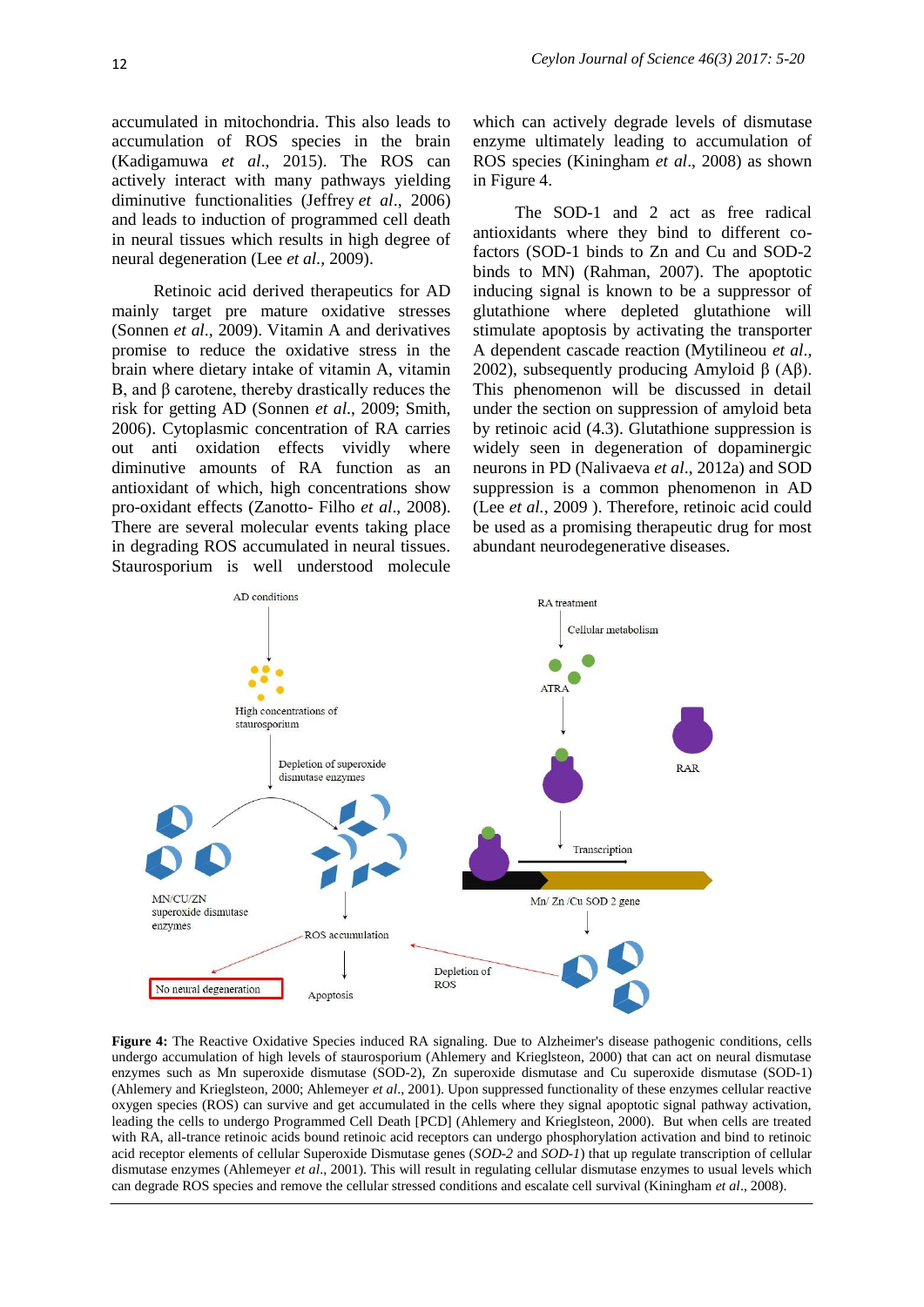## **Suppression of Amyloid Beta by Retinoic acid**

Amyloid β is a small peptide which has a direct connection with neuro degeneration and it is a well-studied oligomer in neurodegenerative diseases (Nalivaeva *et al*., 2012a; Miners *et al.,* 2011; Nalivaeva *et al*., 2008; Nalivaeva *et al*., 2012b; Koryakina *et al.,* 2009; Morishima *et al.,* 2001) even though few good functions of Aβ have been identified such as synaptic transmission (Turner *et al.,* 2003). Elevated amounts of Aβ can result in pathogenic situations (Nalivaeva *et al*., 2012b; Koryakina *et al.,* 2009; Morishima *et al.,* 2001). Understanding molecular mechanisms coupled with the production of Aβ and Aβ related pathogenesis is really important in deciphering neurodegenerative diseases such as AD. Over the past decade, the major concern for therapeutic drug target has been the reduction of Aβ levels in neurons (Miners *et al.,* 2011; Nalivaeva *et al*., 2008; Nalivaeva *et al*., 2012b). The Aβ liberation from the Aβ precursor protein (APP) is tightly regulated as excess Aβ accumulation causes adverse cellular effects, subsequently activating PCD (Nalivaeva *et al*., 2012a). Few of the major precursor molecules involved in Aβ production are  $\gamma$  and  $\beta$  secretase which lead to the accumulation of Aβ causing cell to apoptosis (Koryakina *et al.,* 2009). One way of inducing apoptosis is by inducing the production of Fas ligand. In the cortex, excess accumulation of Amyloid β induces the activation of c-Jun Nterminal kinase (JNK) (Morishima *et al.,* 2001). The JNK kinase then turns on c-Jun transcription factors by phosphorylation. Latter factors binds to promoter regions of genes activating them to produce FAS ligand (Morishima *et al.,* 2001) which can bind to its Fas receptor in cell membrane and activate apoptosis (Waring and Müllbacher, 1999). In addition, production of ROS also has a correlation with Aβ when mitochondrial cytotoxins have elevated the levels of Aβ (Leuner *et al*., 2012).

Inheritable components related to late AD is tightly regulated by RA (Lee *et al*., 2009). For example, beta site amyloid precursor proteincleaving enzyme (BACE) (Satoh and Kurod, 2000), precursor protein such as AβPP (Hung *et al.,* 1992) and the products of presenilin (PS) 1 and 2 genes (Hong *et al.,* 1999). These molecules promote production of high Aβ levels, hence accommodates neural degeneration. Reduction of neural Aβ levels as a therapy for late AD

pathogenesis by restricting above genes has been studied (Lee *et al*., 2009). Restriction of the above genes will reduce the release of Aβ from AβPP by discouraging the cleavage.The A1 protein / ATP-binding cassette transporter A1 (ABCA1) is a major regulatory molecule affecting cholesterol flow and it is highly expressed in brain tissues maintaining membrane fluidity (Hong *et al.,* 1999). Previous studies proved that APP towards cleavage amyloidogenic pathway occurs in cholesterol dense areas known as lipid rafts (Wahrle *et al.,* 2002). The APP molecules can be collectively cleaved by β secretase and γ secretase removing sAPPβ domain and CT99 domain respectively. Net cleavage of APP will result in removing Aβ peptide from the membrane (Cárdenas-Aguayo *et al*., 2014). However, α secretase pathway can carry out cleavage yielding sAPPα and CT83 domains of APP (Cárdenas-Aguayo *et al*., 2014). The ABCA1 can alter membrane fluidity by dissolving lipid raft, which subsequently suppresses the function of  $\overrightarrow{AB}$  and  $\gamma$  secretase and foster non amyloidogenic pathway by α secretase (Fassbender *et al*., 2001). It is important to understand the genes transcribing for secretase enzymes and mechanisms of gene regulation to develop RA based therapeutics. Some regulatory mechanisms involved in depletion of concentrations of secretase enzymes, governed by ATRA have been identified (Koryakina *et al.,* 2009). Therefore, RA is proven to be an effective molecule in reducing and regulating Aβ levels thus turning down the genes responsible which can also be used as a therapeutic target. However, it is not possible to shut down the whole gene at once as normal Aβ levels have specific functions in adult neurons (Turner *et al.,* 2003). The cellular Aβ detection mechanisms by RA remains unclear; however in order to produce effective drug targets, it is essential to clarify some of these mechanisms. One of the well understood mechanism in reducing levels of Aβ is through transcription activation of A1 protein as shown in Figure 5.

## **Retinoic Acid towards Stem Cell proliferation and Production of Nerves**

Neural degeneration by a disease can have drastic effects on other body tissues as neurons have a paltrier ability to regenerate or to repair (Calza *et al*., 2003). This has been one of the major short comings of producing drugs to reverse the effects neuro degeneration. When a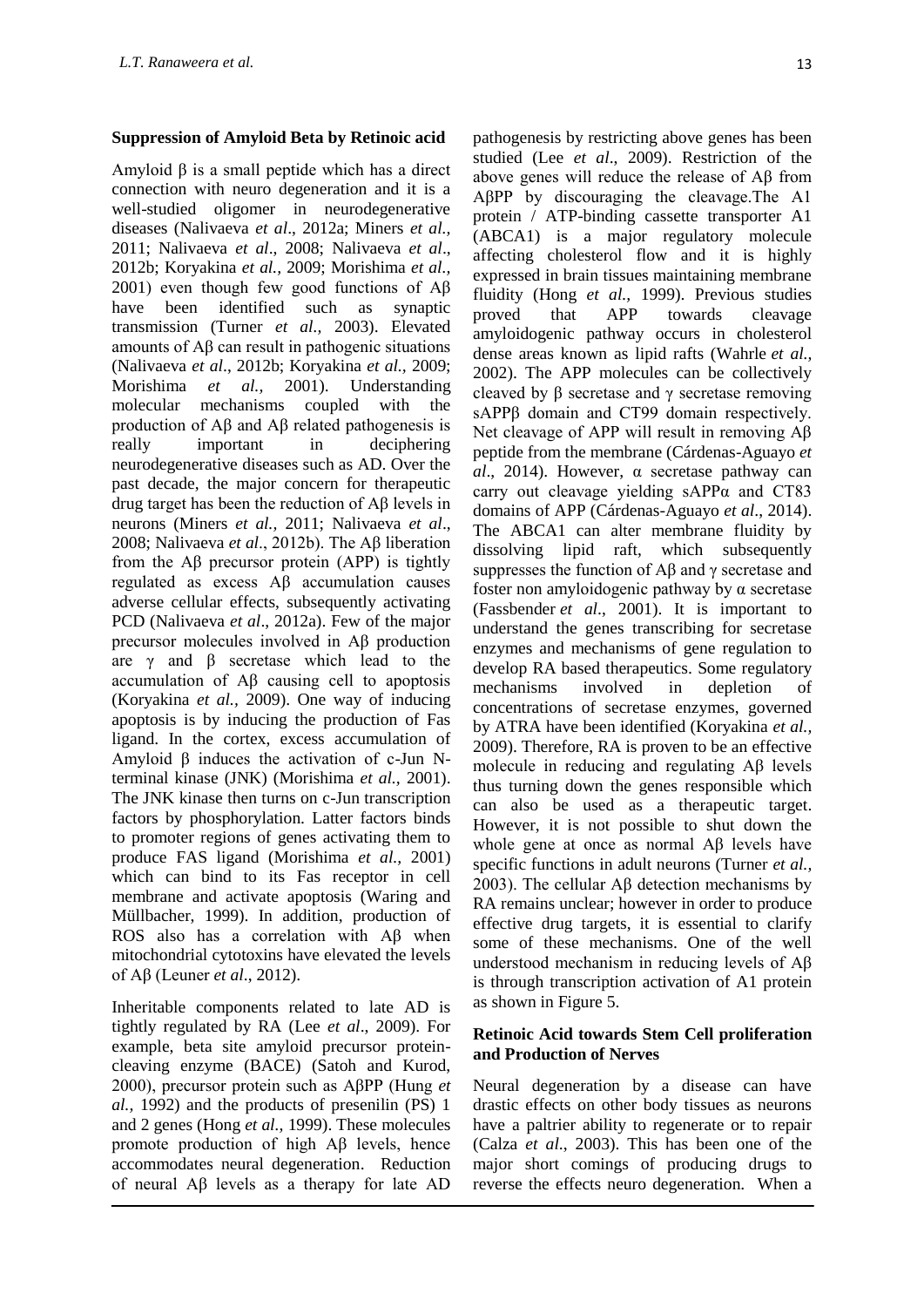nerve damage occurs in the scar area, new astrocytes and some other cells are proliferated as a wound healing process (Kernie *et al.,* 2001). Nevertheless the degenerated tissue is not replaced as immature nerve cells die before maturation (Arvidsson *et al.,* 2002). Main governing factors for this inability for regeneration can be the hostile microenvironment, stem cell molecular mechanisms and inactive survival mechanisms or the type of lesion (Calza *et al*., 2003). Novel studies have shown that Neuron Growth Factor (NFG) and RA collectively aid the regulation of neural cell differentiation and juvenescence in the early growth stages of the human body (Bai *et al*., 2007; Zhang *et al*., 2010; Holst *et al*., 1997).

Gene activation of RA towards stem cell differentiation can reverse the effects of neuro degeneration. One of the mechanisms proposed was activation of phospholipase A 2 (PLA2) pathway enabling the differentiation of proliferating stem cells (Lee *et al*., 2009; Quadro

*et al*., 2005). The *PLA2* is activated by phosphorylated ATRA-RAR complex and binds *PLA2* gene and transcribe two isomers;  $Ca^{+2}$ independent PLA2 (iPLA) and cyatasolic PLA2 (cPLA2) (Farooqui *et al*., 2004). The cPLA2 binds to Ca+2 and gets activated (Farooqui *et al*., 2004; Abe *et al.,* 2003). Both of these molecules actively contribute to the production of arachidonic acid which is a strong effector molecule associated in many pathways (Lee *et al*., 2009). It produces leukotriene-A4 molecules which are catalytically converted to leukotriene-C4 by leukotriene-C4 synthase (LTC4S) enzyme. Leukotriene-C4 is the main effector molecule that governs stem cell differentiation in this pathway (Farooqui *et al*., 2004). In terms of *in vivo* drug targeting to produce correct type of neurons, has not yet been achieved even though many *in vitro* studies show the effects of neural specific differentiation (Farooqui *et al*., 2004). The *PLA* gene activation in pathogenic and nonpathogenic conditions and associated molecular pathways are shown in Figure 6.



**Figure 5:** The RA induced Transporter A-1 cascade mediated Amyloid β demolition. 9-cis Retinoic Acid produced in the cellular level incorporates with genes responsible for the production of transporter A1 (Lee *et al*., 2009). The A1 protein involves in a cascade of reactions binding with Apo A-1 ligand in order to act on amyloid β precursor protein by destabilizing protein molecules in the C-terminal fragment [\(Koldamova](http://www.jbc.org/search?author1=Radosveta+P.+Koldamova&sortspec=date&submit=Submit) *et al*., 2003). This will result in the inhibition of β and  $\gamma$  secretase, induce  $\alpha$  secretase pathway and reduce the production of amyloid  $\beta$ .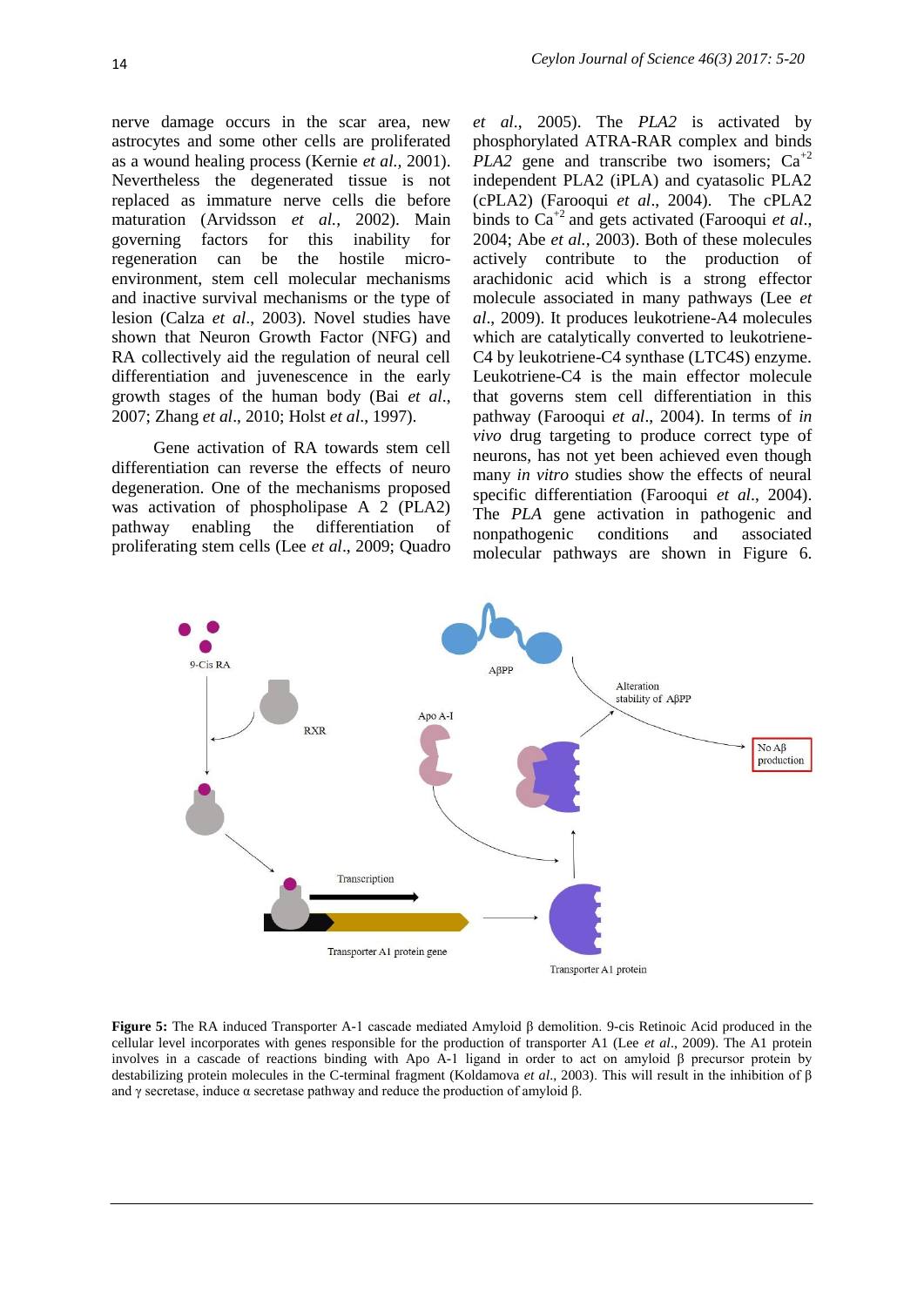

**Figure 6:** Schematic diagram showing PLA2 signaling pathway and duel role arachidonic acid in both stem cell differentiation and disease development. Excess production of arachidonic acid in diseased situations leads to the production of Aβ causing apoptosis (Lee *et al*., 2009; Amtul *et al*., 2012).

Arachidonic acid (AA) is an important molecule in the cellular inflammatory pathway and very important in understanding molecular mechanisms of inflammatory action. Inflammation is a major symptom in many neuro degenerative diseases (Amtul *et al*., 2012). The AA is a novel study area of PD pathogenesis as it enhances the accumulation of Aβ by suppressing the peptidase activity of Aβ peptidase (Amtul *et al*., 2012).

Post natal maintenance of newly generated nerve cells must be an essential factor in keeping cellular plasticity in the environment. In order to survive in the hostile environments in neural blastema, the cells must arrest apoptosis. Except for the programmed cell death inducing signals produced by pathological conditions, growing stem cells produce apoptotic signals due to harsh environmental conditions (Calza *et al*., 2003). Retinoic acid is a key player activating antiapoptotic signals by accumulating pro survival molecules in to the cell (Blum and Begemann, 2012). Most of these molecules are cellular anti apoptotic factors which ensures the survival of the growing and differentiating neurons in hostile environments. One such pro survival factor is Bcl which is activated through RA dependent molecular pathway (Blum and Begemann, 2012). In order to survive in hostile environments, this is an essential factor in post natal maintenance of pluripotent stem cells. Extrinsic stem cell treatment can also be carried out in added

amounts of RA ensuring survival while activating cellular morphogenesis and shaping of the tissue.

## **CONCLUSION**

Vitamin A is an essential nutrient among dietary components. The vitamin A metabolism in adult animals causes retinol formation which further converts to various isoforms of RA which is responsible for the regeneration mediated body responses such as mitogen activity and body tissue morphogenesis. It also plays a regulatory role by gene activation to balance the levels of various molecules that can exclude pathogenicity due to various intrinsic harmful molecular level destabilizations and carry out post natal maintenance of immature cells.

As RA can act as a powerful mitogen, it can be used as a therapeutic drug to treat the pathogenesis of neurons. The limited capabilities of neural regeneration could be overcome through assigning RA and its isoforms to act as powerful mitogens. The limited amounts of neural stem cell pools can be induced to go through differentiation under the influence of RA. Through administration of RA to the neural stem cells, rapid neural differentiation can be achieved. The RA can be used against accumulation of ROS to fight against disease pathogenesis. The ROS are one of the major molecules that act on the apoptosis of neurons. Up regulation of superoxide dismutase enzyme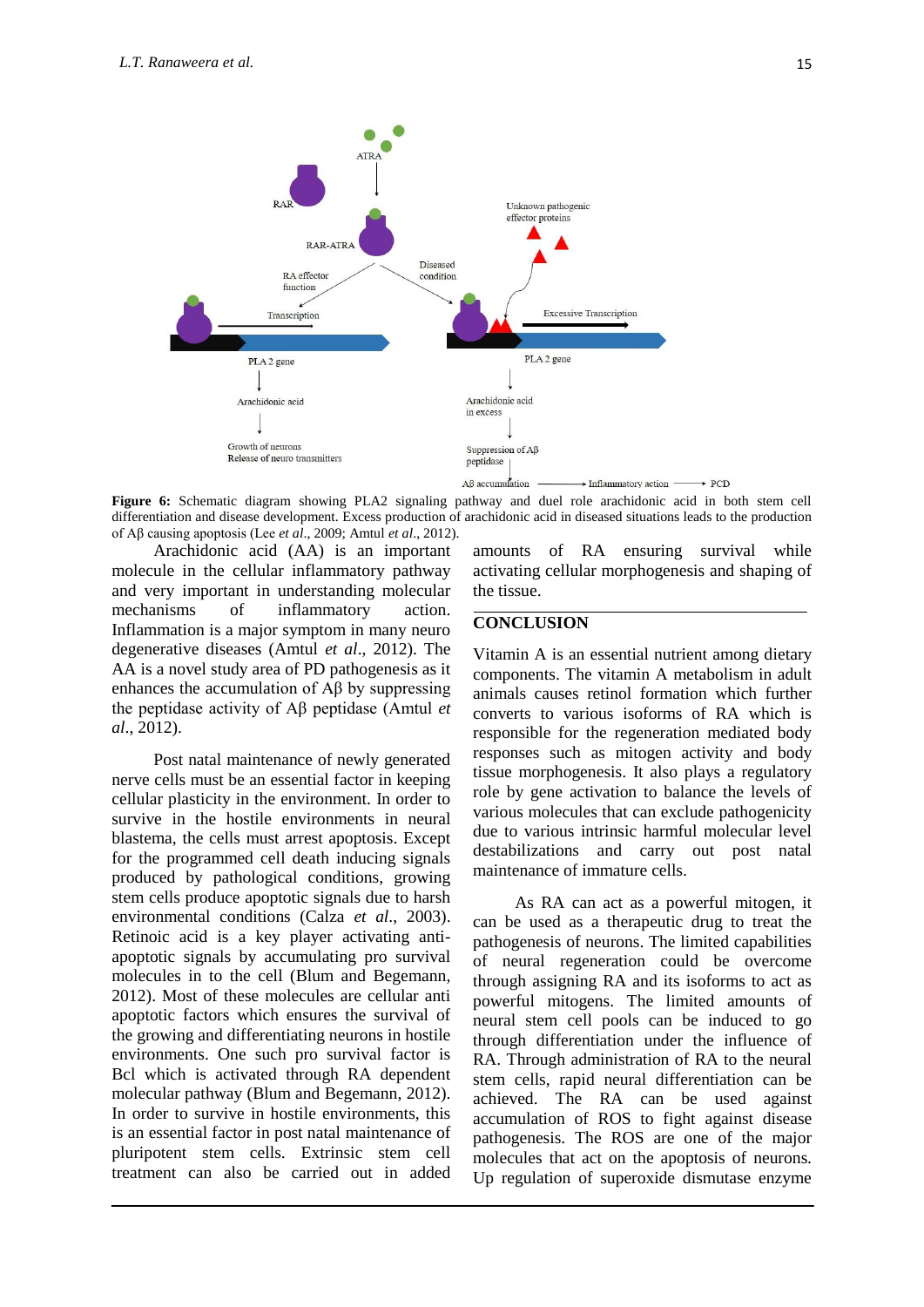levels can stabilize ROS levels at a "non-threat" rate, thus it can be used as a promising treatment in Parkinson Disease. The Aβ production due to β and γ secretase is a widely understood phenomenon in AD that results in neurodegeneration, and RA induced non β amyloidogenic pathway can be used to reduce the risk of having AD. Retinoic acid is a strong gene activator that reduces the effects of hostile conditions made by neurodegeneration, and therefore it is possible to use it as a very powerful therapeutic drug for neurodegenerative diseases. However, the current understanding of correct isoforms of RA that need to be delivered and drug delivery systems is insufficient to implement RA as a treatment.

#### **REFERENCES**

- [Abe, M.,](http://www.ncbi.nlm.nih.gov/pubmed/?term=Abe%20M%5BAuthor%5D&cauthor=true&cauthor_uid=12767051) [Shibata, K.](http://www.ncbi.nlm.nih.gov/pubmed/?term=Shibata%20K%5BAuthor%5D&cauthor=true&cauthor_uid=12767051), [Urata, H.](http://www.ncbi.nlm.nih.gov/pubmed/?term=Urata%20H%5BAuthor%5D&cauthor=true&cauthor_uid=12767051), [Sakata, N.](http://www.ncbi.nlm.nih.gov/pubmed/?term=Sakata%20N%5BAuthor%5D&cauthor=true&cauthor_uid=12767051) and [Katsuragi, T.](http://www.ncbi.nlm.nih.gov/pubmed/?term=Katsuragi%20T%5BAuthor%5D&cauthor=true&cauthor_uid=12767051) (2003). Induction of leukotriene C4 synthase after the differentiation of rat basophilic leukemia cells with retinoic acid and a low dose of actinomycin D and its suppression with methylprednisolone. *[Journal of Cell](http://www.ncbi.nlm.nih.gov/pubmed/12767051)  [Physiology.](http://www.ncbi.nlm.nih.gov/pubmed/12767051)* **196**(1): 154-64.
- Abu-Abed, S., Dolle, P., Metzger, D., Beckett, B., Chambon, P. and Petkovich, M. (2001). The retinoic acid-metabolizing enzyme, CYP26A1, is essential for normal hindbrain patterning, vertebral identity, and development of posterior structures. *Genes & Development.* **15**: 226-240.
- Ahlemery, B. and Krieglsteon, J. (2000). Inhibition glutathione depletion by retinoic acid and tocopherol protects cultured neurons from staurosporine-induced oxidative stress and apoptosis. *Neurochemistry International.* **36**: 1-5.
- Ahlemeyer, B., Bauerbach, E., Plath, M. [Steuber, M.,](http://www.ncbi.nlm.nih.gov/pubmed/?term=Steuber%20M%5BAuthor%5D&cauthor=true&cauthor_uid=11369496) [Heers, C.](http://www.ncbi.nlm.nih.gov/pubmed/?term=Heers%20C%5BAuthor%5D&cauthor=true&cauthor_uid=11369496), [Tegtmeier, F.](http://www.ncbi.nlm.nih.gov/pubmed/?term=Tegtmeier%20F%5BAuthor%5D&cauthor=true&cauthor_uid=11369496) and [Krieglstein, J.](http://www.ncbi.nlm.nih.gov/pubmed/?term=Krieglstein%20J%5BAuthor%5D&cauthor=true&cauthor_uid=11369496) (2001). Retinoic acid reduces apoptosis and oxidative stress by prevention of SOD protein levels. *Free Radical Biology and Medicine.* **30**: 1067-1077.
- Amtul, Z., Uhrig, M., Wang, L., Rozmahel, R.F. and Beyreuther, K. (2012). Detrimental effects of arachidonic acid and its metabolites in cellular and mouse models of Alzheimer's disease: structural insight. *Neurobiology of Aging.* **33**(4): 21-31.
- Annibali, D., Gioia, U., Savino, M., Laneve, P., Caffarelli, E. and Nasi1, S. (2012). A New Module in Neural Differentiation Control: Two MicroRNAs Upregulated by Retinoic Acid, miR-9 and miR-103, Target the Differentiation Inhibitor ID2. *PLOS One.* **7**(7): 1-12. http://dx.doi.org/10.1371/journal.pone.0040269.
- Aranda, A. and Pascual, A. (2001). Nuclear hormone receptors and gene expression. *Physiological Reviews.* **81**: 1269-1304.
- Arvidsson, A., Collin, T., Kirik, D., Kokaia, Z. and Lindvall, O. (2002). Neuronal replacement from endogenous precursors in the adult brain after stroke. *Nature Medicine.* **8**: 963-970.
- Bai, G., Sheng, N., Xie, Z., Bian, W., Yokota, Y., Benezra, R., Kageyama, R., Guillemot, F. and Jing, N. (2007). Id sustains Hes1 expression to inhibit precocious neurogenesis by releasing negative autoregulation of Hes1. *Developmental. Cell* **13**: 283-297.
- Bartel, D.P. (2004) MicroRNAs: genomics, biogenesis, mechanism, and function. *Cell*. 116: 281-297.
- Blaner, W.S. and Olson, J.A. (1994). Retinol and retinoic acid metabolism. In Sporn, MB, Roberts AB, Goodman, DS, eds. The Retinoids. Academic Press, New York, USA .pp 229-256.
- Blaner, W.S., Obunike, J.C., Kurlandsky, S.B., al-Haideri, M., Piantedosi, R., Deckelbaum, R.J. and Goldberg, I.J. (1994). Lipoprotein lipase hydrolysis of retinyl ester. Possible implications for retinoid uptake by cells. *Journal of Biological Chemistry.* **269**: 16559-16565.
- Blum, N. and Begemann, G. (2012). Retinoic acid signaling controls the formation, proliferation and survival of the blastema during adult zebrafish fin Regeneration*. Development.* **139**(1): 107-116.
- Calza, L., Giuliani, A., Fernandez, M., Pirondi, S., D'Intino, G., Aloe, L. and Giardino, L. (2003). Neural stem cells and cholinergic neurons: Regulation by immunolesion and treatment with mitogens, retinoic acid, and nerve growth factor. *Proceedings of National Academy of Science USA.* **100**(12): 7325–7330.
- Cárdenas-Aguayo M.delC., Silva-Lucero, M.delC., Cortes-Ortiz, M., Jiménez-Ramos, B., Gómez-Virgilio, L., Ramírez-Rodríguez, G., Vera-Arroyo, E., Fiorentino-Pérez, R., García, U., Luna-Muñoz, J. and Meraz-Ríos, M.A. (2014). Physiological Role of Amyloid Beta in Neural Cells: The Cellular Trophic Activity In Heinbockel T eds. *Neurochemistry*. Doi: 10.5772/57398.
- Cattoretti, G,. Buttner, M., Shaknovich, R., Kremmer, E., Alobeid, B. and Niedobitek, G. (2006). Nuclear and cytoplasmic AID in extrafollicular and germinal center B cells. *Blood.* **107**: 3967- 3675.
- Chen, Q. and Ross, A.C. (2005). Vitamin A and immune function: retinoic acidmodulates population dynamics in antigen receptor and CD38-stimulated splenic B cells. *Proceedings of the National Academy of Science USA.* **102**: 14142-14149.
- Chen, Q. and Ross, A.C. (2007). Retinoic acid promotes mouse splenic B cell surface IgG expression and maturation stimulated by CD40 and IL-4. *Cell Immunology.* **249**:37–45.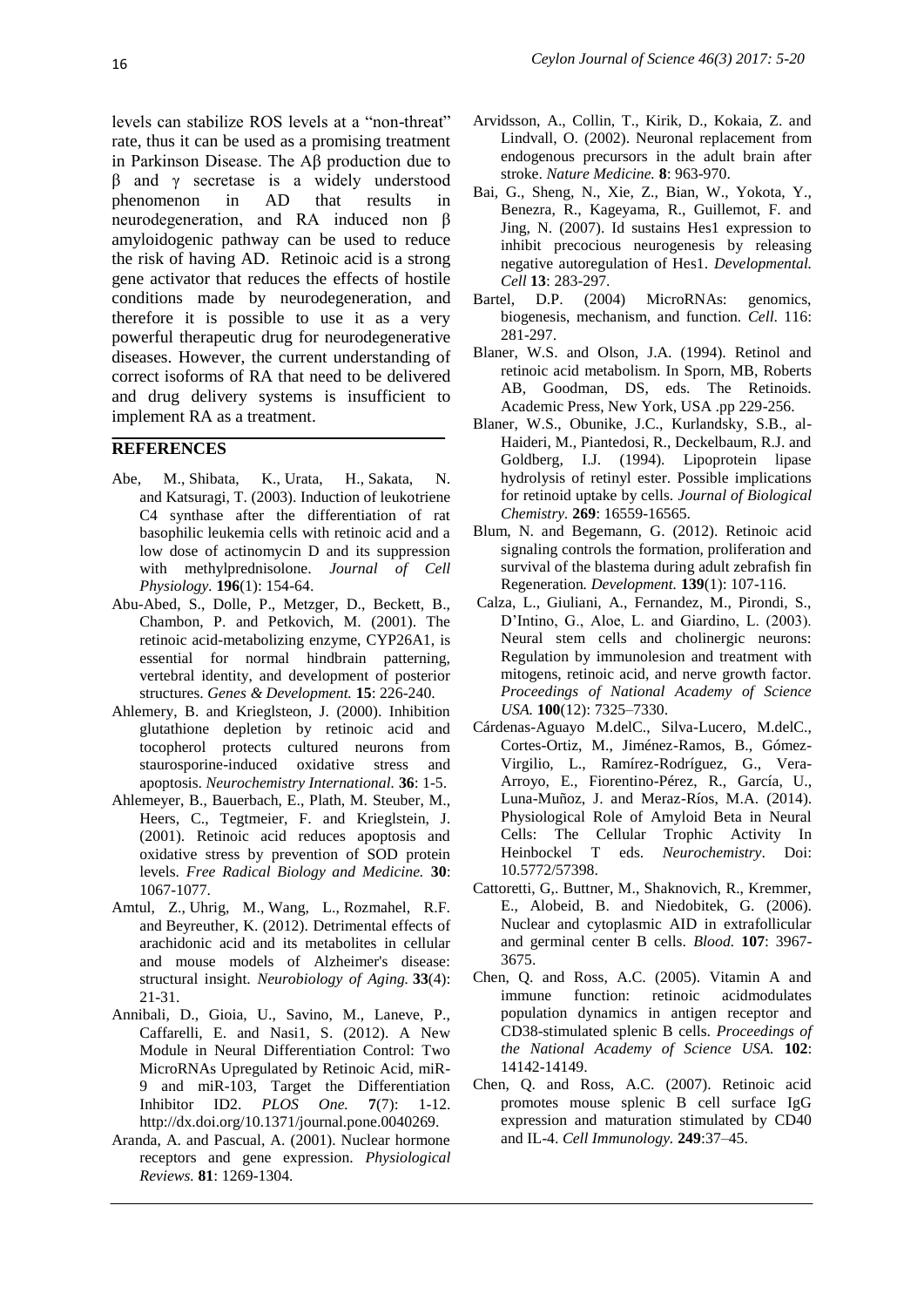- Christov, K. (2009). The novel RAR beta isoform (beta5) is a potential target of retinoids in brest cancer. *Current Cancer Drug Targets.* **9**:142-147.
- Chytil, F. (1982). Liver and cellular vitamin binding proteins. *Herpatology.* **2**: 282-287.
- Chytil, F. and Ong, D.E. (1978). Cellular vitamin A binding proteins. *Vitamins & Hormones.* **36**: 1- 32.
- Conaway, H.H., Henning, P. and Lerner, U.H. (2013). Vitamin a metabolism, action, and role in skeletal homeostasis. *Endocrine Reviews.* **34**: 766-797.
- D'Ambrosio, D.N., Clugston, R.D. and Blaner, W.S. (2011). Vitamin A metabolism: an update. *Nutrients.* **3**: 63-103.
- Dawson, H.D., Collins, G., Pyle, R., Key, M., Weeraratna, A., Deep-Dixit, V., Nadal, C.N. and Taub, D.D. (2006). Direct and indirect effects of retinoic acid on human Th2 cytokine and chemokine expression by human T lymphocytes. *BioMed Central Immunology.* **7**: 27.
- [Duester,](javascript:void(0);) G. (2008). Retinoic Acid Synthesis and Signaling during Early Organogenesis. *Cell.* **134**(2): 921-931.
- Dupe, V., Matt, N., Garnier, J.M., Chambon, P., Mark, M. and Ghyselinck, N.B. (2003). A newborn lethal defect due to inactivation of retinaldehyde dehydrogenase type 3 is prevented by maternal retinoic acid treatment. *Proceedings of the National Academy of Science USA.* **100**: 14036-14041.
- During, A. and Harrison, E.H. (2007) Mechanisms of provitamin A (carotenoid) and vitamin A (retinol) transport into and out of intestinal Caco-2 cells. *Journal of Lipid Research.* **48**: 2283-2294.
- Eichele, G. (1997). Retinoids: from hindbrain patterning to Parkinson disease. *Trends in Genetics.* **13**:343-345.
- [Farooqui, A.A.,](http://www.ncbi.nlm.nih.gov/pubmed/?term=Farooqui%20AA%5BAuthor%5D&cauthor=true&cauthor_uid=15210303) [Antony, P.](http://www.ncbi.nlm.nih.gov/pubmed/?term=Antony%20P%5BAuthor%5D&cauthor=true&cauthor_uid=15210303), [Ong, W.Y.](http://www.ncbi.nlm.nih.gov/pubmed/?term=Ong%20WY%5BAuthor%5D&cauthor=true&cauthor_uid=15210303), [Horrocks,](http://www.ncbi.nlm.nih.gov/pubmed/?term=Horrocks%20LA%5BAuthor%5D&cauthor=true&cauthor_uid=15210303)  [L.A.](http://www.ncbi.nlm.nih.gov/pubmed/?term=Horrocks%20LA%5BAuthor%5D&cauthor=true&cauthor_uid=15210303) and [Freysz, L.](http://www.ncbi.nlm.nih.gov/pubmed/?term=Freysz%20L%5BAuthor%5D&cauthor=true&cauthor_uid=15210303) (2004). Retinoic acid mediated phospholipase A2 signaling in the nucleus. *Brain Research Reviews.* 45(3):179-**95**.
- Fassbender, K., Simons, M., Bergmann, C., Stroick, M., Lutjohann, D., Keller, P., Run, H., Kuhl, S., Bertsch, T., von Bergmann, K., Hennerici, M., Beyreuther, K. and Hartmann, T. (2001). Simvastatin strongly reduces levels of Alzheimer's disease beta -amyloid peptides A beta 42 and A beta 40 in vitro and in vivo. *Proceedings of National Academy of Science USA.* **98**: 5856-5861.
- Fell, H.B. and Mellanby, E. (1953). Metaplasia produced in cultures of chick ectoderm by high vitamin A. *Journal of Physiology.* **43**: 3034-40.
- Feng, X.H. and Derynck, R. (2005). Specificity and versatility in tgf-beta signaling through Smads. Annu Rev Cell. *Developmental Biology.* **21**: 659– 693.
- Glass, C.K. and Rosenfeld, M.G. (2000). The coregulator exchange in transcriptional functions

of nuclear receptors. *Genes & Development.* **14**: 121–141.

- Goodman, D.S. (1984). Vitamin A and Retinoids In health and Diseases. *The New England Journal of Medicine.* **310**:1023-1031.
- Goodman, D.S. and Blaner, W.S. (1984) Biosynthesis, absorption, and hepatic metabolism of retinol. Sporn, MB, Roberts AB, Goodman, DS, eds. The Retinoids. Academic Press, New York, USA. Pp 1-39.
- Goodman, D.S. and Olson, J.A. (1969). The conversion of all - *trance - b -* carotene in to retinol. *Methods in Enzymology.* **15**: 462-475.
- Green, H.N. and Mellanby, E. (1928). Vitamin A as an anti-infective agent. *British Medical Journal.* **2**: 691-696.
- Green, H.N. and Mellanby, E. (1930). Carotene and vitamin A: the anti-infective action of carotene. *British Journal of Experimental Pathology.* **11**: 81-89.
- Greena, A.C., Martin, T.J. and Purton, L.E. (2016). The role of vitamin A and retinoic acid receptor signaling in post-natal maintenance of bone. *Journal of Steroid Biochemistry and Molecular Biology.* **155**: 135-146.
- Gudas, L.J. (2013). Retinoids induce stem cell differentiation via epigenetic changes. *Seminars in Cell and Developmental Biology.* **24**: 701-705.
- Guo, Y., Brown, C., Ortiz, C. and Noelle, R.J. (2015). Leukocyte homing, fate, and function are controlled by retinoic acid. *Physiological Reviews.* **95**: 125-148.
- Harrison, E.H. (2012). Mechanisms involved in the intestinal absorption of dietary vitamin A and provitamin A carotenoids. *Biochimica et Biophysica Acta.* **1821**: 70-77.
- Henke, E., Perk, J., Vider, J., de-Candia, P., Chin, Y., Solit, D.B., Ponomarev, V., Cartegni, L., Manova, K., Rosen, N. and Benezra, R. (2008). Peptide-conjugated antisense oligonucleotides for targeted inhibition of a transcriptional regulator in vivo. *National Biotechnology.* **26**: 91-100.
- Holst, A., Lefcort, F. and Rohrer, H. (1997). TrkA expression levels of sympathetic neurons correlate with NGF-dependent survival during development and after treatment with retinoic acid. *European Journal of Neuroscience.* **9**: 2169-2177.
- Hong, C.S., Carmile, L., Nomata, Y., Mori, H., Bredesen, D.E. and Koo, E.H. (1999). Contrasting role of presenilin-1 and presenilin-2 in neuronal differentiation in vitro. *Journal of Neuroscience.* **19**: 637-643.
- Hung, A.Y., Koo, E.H., Haass, C. and Selkoe, D.J. (1992). Increased expression of beta amyloids precursor protein during neuronal differentiation is not accompanied by secretory cleavage. *Proceedings of National Academy of Science* USA. **89**: 9439-9443.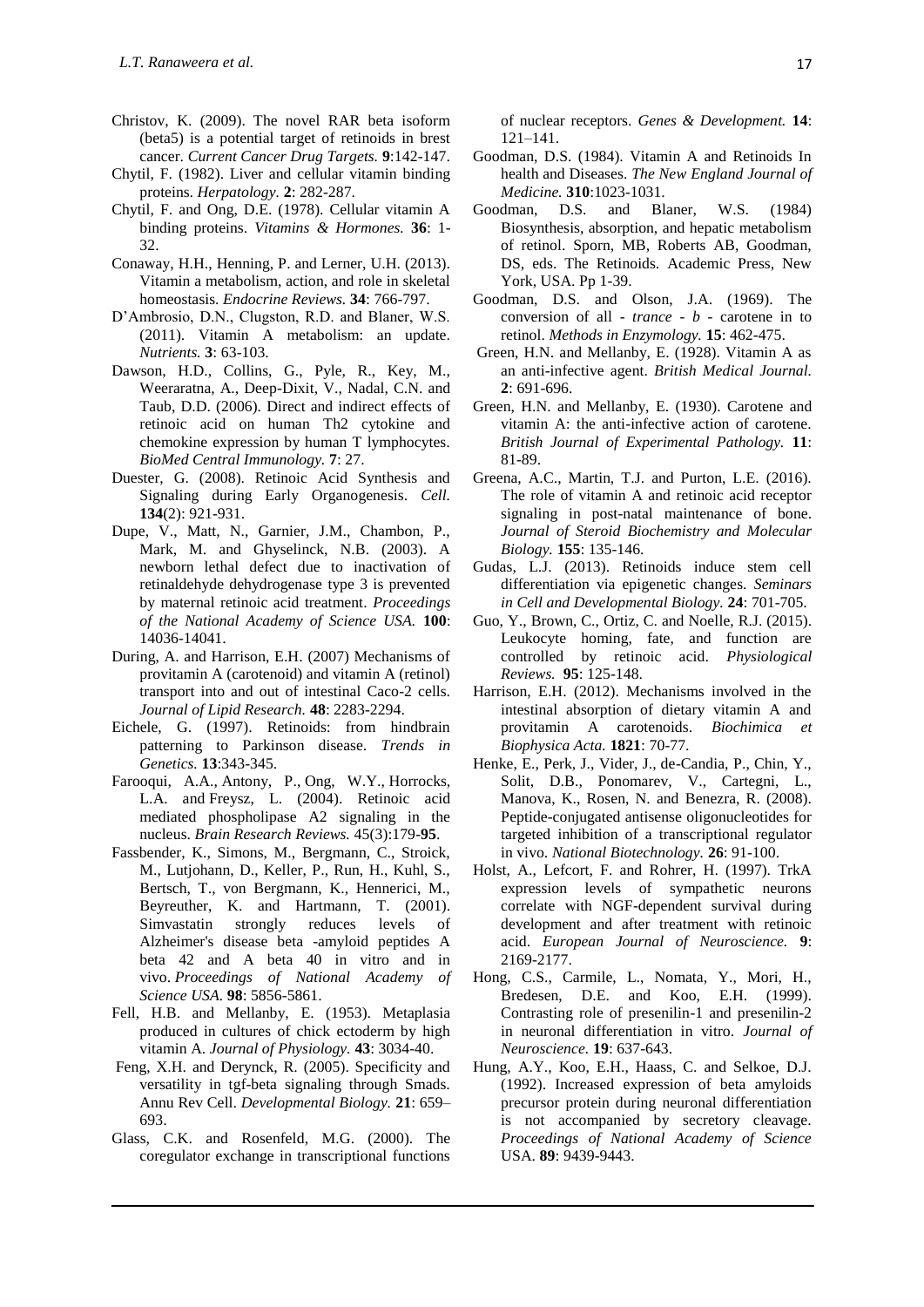- Iavarone, A. and Lasorella, A. (2006). ID proteins as targets in cancer and tools in neurobiology. *Trends in Molecular Medicine.* **12**: 588–594.
- Imdad, A., Herzer, K., Mayo-Wilson, E., Yakoob, M.Y. and Bhutta, Z.A. (2010). Vitamin A supplementation for preventing morbidity and mortality in children from 6 months to 5 years of age. *Cochrane Database Systematic Reviews.*  Doi: 10.1002/14651858.
- Isken, A., Golczak, Oberhauser, V., Hunzelmann, S., Driever, W., Imanishi, Y., Palczewski, K. and von-Lintig, J. (2008). RBP4 disrupts vitamin A uptake homeostasis in a STRA6-deficient animal model for Matthew-Wood syndrome. *Cell Metabolism.* **7**: 258-268.
- Isler, O., Hubere, W., Ronco, A. and Kofler, M. (1947). Synthesis des Vitamin A. *Helvetica Chimica Acta.* **30**: 1911-1927.
- Jeffrey, R., Peterson, R.V. and Sharma, R.L. (2006). Davisson Reactive oxygen species in the neuropathogenesis of hypertension. *[Current](http://link.springer.com/journal/11906)  [Hypertension Reports.](http://link.springer.com/journal/11906)* **8**(3): 232-241.
- Kadigamuwa, C.C., Le, V.Q. and Wimalasena, K. (2015) 2, 2′- and 4, 4′-Cyanines are transporterindependent *in vitro* dopaminergic toxins with the specificity and mechanism of toxicity similar to MPP<sup>+</sup> . *Journal of Neurochemistry.* **[135](http://onlinelibrary.wiley.com/doi/10.1111/jnc.2015.135.issue-4/issuetoc)**(4): 755-767.
- Kanai, M., Raz, A. and Goodman, D.S. (1968). Retinol Binding protein: the transport protein for Vitamin A in human plasma. *Journal of Clinical Investigation.* **47**: 2025-2044.
- Kasinski, A.L. and Slack, F.J. (2011). MicroRNAs en route to the clinic: progress in validating and targeting microRNAs for cancer therapy. *Nature Reviews Cancer.* **11**:849-864.
- Kawaguchi, R., Yu, J., Honda, J., Hu, J., Whitelegge, J., Ping, P., Wiita, P., Bok, D. and Sun, H.A. (2007). Membrane receptor for retinol binding protein mediates cellular uptake of vitamin A. *Science.* **315**: 820-825.
- Kernie, S.G., Erwin, T.M. and Parada, L.F. (2001). Brain remodeling due to neuronal and astrocytic proliferation after controlled cortical injury in mice. *Journal of Neuroscience Research.* **66**: 317-326.
- Kikuchi, K., Holdwa, J.E., Major, R.J., Blum, N., Dahn, R.D., Begemann, G. and Poss, K.D. (2011). Retinoic acid production by endocardium and epicardium is an injury response essential for zebrafish heart regeneration. *Developmental Cell.* **20**: 397-404.
- [Kiningham, K.K.](http://www.ncbi.nlm.nih.gov/pubmed/?term=Kiningham%20KK%5BAuthor%5D&cauthor=true&cauthor_uid=18280257), [Cardozo, Z.A.](http://www.ncbi.nlm.nih.gov/pubmed/?term=Cardozo%20ZA%5BAuthor%5D&cauthor=true&cauthor_uid=18280257), [Cook, C.,](http://www.ncbi.nlm.nih.gov/pubmed/?term=Cook%20C%5BAuthor%5D&cauthor=true&cauthor_uid=18280257) [Cole,](http://www.ncbi.nlm.nih.gov/pubmed/?term=Cole%20MP%5BAuthor%5D&cauthor=true&cauthor_uid=18280257)  [M.P.](http://www.ncbi.nlm.nih.gov/pubmed/?term=Cole%20MP%5BAuthor%5D&cauthor=true&cauthor_uid=18280257)[, Stewart, J.C.](http://www.ncbi.nlm.nih.gov/pubmed/?term=Stewart%20JC%5BAuthor%5D&cauthor=true&cauthor_uid=18280257), [Tassone, M.](http://www.ncbi.nlm.nih.gov/pubmed/?term=Tassone%20M%5BAuthor%5D&cauthor=true&cauthor_uid=18280257), [Coleman, M.C.,](http://www.ncbi.nlm.nih.gov/pubmed/?term=Coleman%20MC%5BAuthor%5D&cauthor=true&cauthor_uid=18280257) [Spitz ,D.R.](http://www.ncbi.nlm.nih.gov/pubmed/?term=Spitz%20DR%5BAuthor%5D&cauthor=true&cauthor_uid=18280257) (2008). All- trance retinoic acid induce manganese superoxide dismutase in human neruroblastma throunfg NF-κB*. Free Radical Biology and Medicine.* **44**: 1610-1616.
- [Koldamova,](http://www.jbc.org/search?author1=Radosveta+P.+Koldamova&sortspec=date&submit=Submit) R.P., [Lefterov,](http://www.jbc.org/search?author1=Iliya+M.+Lefterov&sortspec=date&submit=Submit) I.M., [Ikonomovic,](http://www.jbc.org/search?author1=Milos+D.+Ikonomovic&sortspec=date&submit=Submit) M.D., [Skoko,](http://www.jbc.org/search?author1=John+Skoko&sortspec=date&submit=Submit) J., [Lefterov,](http://www.jbc.org/search?author1=Preslav+I.+Lefterov&sortspec=date&submit=Submit) P.I., [Isanski,](http://www.jbc.org/search?author1=Barbara+A.+Isanski&sortspec=date&submit=Submit)

B.A., [DeKosky,](http://www.jbc.org/search?author1=Steven+T.+DeKosky&sortspec=date&submit=Submit) S.T. and [Lazo,](http://www.jbc.org/search?author1=John+S.+Lazo&sortspec=date&submit=Submit) J.S. (2003). 22*R*-Hydroxycholesterol and 9-*cis*-Retinoic Acid Induce ATP-binding Cassette Transporter A1 Expression and Cholesterol Efflux in Brain Cells and Decrease Amyloid β Secretion. *The Journal of Biological Chemistry.* **278**: 13244-13256.

- Koryakina, A., Aeberhard, J., Kiefer, S., Hamburger, M., Kuenzi, P. (2009). Regulation of secretase by all- *trance*-retinoic acid. *FEBS Journal.* **276**: 2645-2655.
- Laneve, P., Di-Marcotullio, L., Gioia, U., Fiori, M.E., Ferretti, E., Gulino, A., Bozzoni, I. and Caffarelli, E. (2007). The interplay between microRNAs and the neurotrophin receptor tropomyosinrelated kinase C controls proliferation of human neuroblastoma cells. *Proceedings of National Academy of Science USA.* **104**: 7957-7962.
- Laneve, P., Gioia, U., Andriotto, A., Moretti, F., Bozzoni, I. and Caffarelli, E. (2010). A minicircuitry involving REST and CREB controls miR-9-2 expression during human neuronal differentiation. *Nucleic Acids Research.* **38**: 6895-6905.
- Lasorella, A. and Iavarone, A. (2006) The protein ENH is a cytoplasmic sequestration factor for Id2 in normal and tumor cells from the nervous system. *Proceedings of the National Academy of Science USA.* **103**: 4976-4981.
- Lee, H., Casadesus, G., Zhu, X., Lee, H., Perry, G., Smith, M.A., Gustaw-Rothenberg, K. and Lerner, A. (2009). All- Trance Retinoic Acids as a novel therapeutic strategy for Alzheimer's disease. *Expert Review of Neurotherapeutics.* **9**[\(11\):](http://www.ncbi.nlm.nih.gov/entrez/eutils/elink.fcgi?dbfrom=pubmed&retmode=ref&cmd=prlinks&id=19903021)  [1615-1621.](http://www.ncbi.nlm.nih.gov/entrez/eutils/elink.fcgi?dbfrom=pubmed&retmode=ref&cmd=prlinks&id=19903021)
- Leuner, K., Schütt, T., Kurz, C., Eckert, S.H., Schiller, Occhipinti, A., Mai, S., Jendrach, M., Eckert, G.P., Kruse, S.E., Palmiter, R.D., Brandt, U., Dröse, S., Wittig, I., Willem, M., Haass, C., Reichert, A.S. and Müller, W.E. (2012). Mitochondrion-Derived Reactive Oxygen Species Lead to Enhanced Amyloid Beta Formation. *Antioxidants & Redox Signaling.* **16**(12): 1421- 1433.
- Lo´pez-Carballo, G., Moreno, L., Masia, S., Pe´rez, P. and Barettino, D. (2002). Activation of the Phosphatidylinositol 3-Kinase/Akt Signaling Pathway by Retinoic Acid Is Required for Neural Differentiation of SH-SY5Y Human Neuroblastoma Cells. *The Journal of Biological Chemistry.* **277**(28): 25297-25304.
- Lobo, G.P., Hessel, S., Eichinger, A., Noy, N., Moise, A.R., Wyss, A., Palczewski, K. and Von-Lintig, J. (2010). ISX is a retinoic acid-sensitive gatekeeper that controls intestinal β, β-carotene absorption and vitamin A production. *FASEB Journal.* **24**: 1656-1666.
- Ma, Y., Chen, Q. and Ross, A.C. (2005). Retinoic acid and polyriboinosinic:polyribocytidylic acid stimulate robust anti-tetanus antibody production while differentially regulating type 1/type 2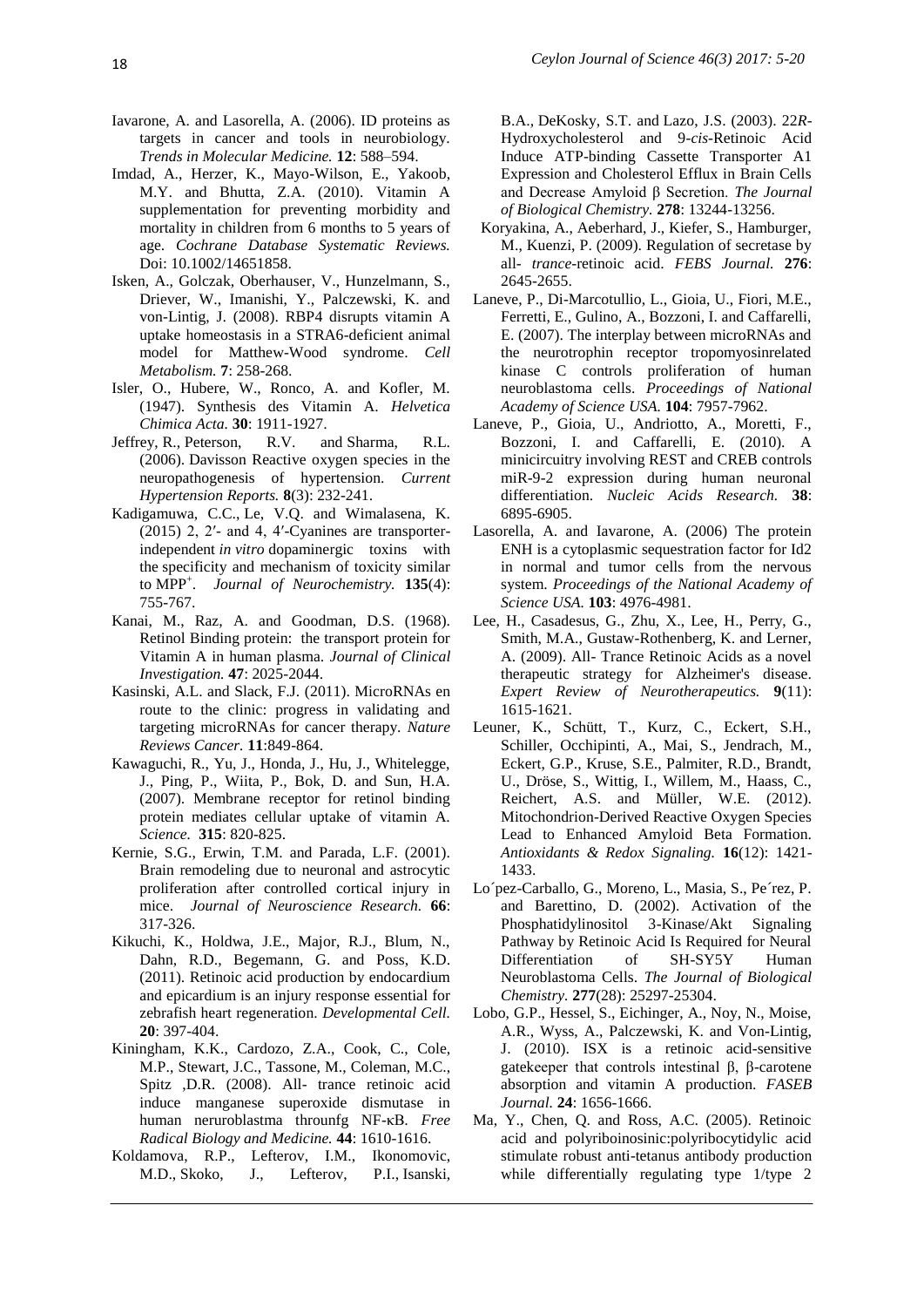cytokines and lymphocyte populations*. Journal of Immunology.* **174**:7961-7969.

- Martinsen, B.J. and Bronner-Fraser, M. (1998). Neural crest specification regulated by the helixloop-helix repressor Id2. *Science.* **281**: 988-991.
- Maruyama, H., Kleeff, J., Wildi, S., Friess, H., Büchler, M.W., Israel, M.A. and Korc, M. (1999). Id-1 and Id-2 Are Overexpressed in Pancreatic Cancer and in Dysplastic Lesions in Chronic Pancreatitis. *American Journal of Pathology.* **155**(3): 815-822.
- Mathew, L.K., Sengupta, S.S., Franzosa, J., Perry, J., La-Du, J., Andreasen, E.A. and Tanguay, R.L. (2009). Comparative expression profiling reveals an essential role for Raldh2 in epimorphic regeneration. *Journal of Biological Chemistry.* **284**: 33642-33653.
- McCollum, E.V. and Davis, M. (1913). The necessity of certain lipids in the diet during growth. *Journal of Biological Chemistry.* **15**: 167-75.
- MCLaren, D.S. (1981). The luxus Vitamins -A and B12. *American Journal of Clinical Nutrition.* **34**: 1611 -1616.
- Miners, J.S., Barua, N., Kehoe, P.G., [Gill, S.](http://www.ncbi.nlm.nih.gov/pubmed/?term=Gill%20S%5BAuthor%5D&cauthor=true&cauthor_uid=22002425) and [Love, S.](http://www.ncbi.nlm.nih.gov/pubmed/?term=Love%20S%5BAuthor%5D&cauthor=true&cauthor_uid=22002425) (2011). Aβ-degrading enzymes: potential for treatment of Alzheimer disease. *Journal of Neuropathology and Experimental Neurology.* **70**(11): 944-959.
- Molotkov, A., Fan, X. and Duester, G. (2002). Excessive vitamin A toxicity in mice genetically deficient in either alcohol dehydrogenase Adh1 or Adh3. *European Journal of Biochemistry.* **269**: 2607-2612.
- Molotkov, A., Molotkova, N. and Duester, G. (2006). Retinoic acid guides eye morphogenetic movements via paracrine signaling but is unnecessary for retinal dorsoventral patterning. *Development.* **133**: 1901-1910.
- Morishima, Y., Gotoh, Y., Zieg, J., Barrett, T., Takano, H., Flavell, R., Davis, R.J., Shirasaki, Y. and Greenberg, M.E. (2001). β-Amyloid Induces Neuronal Apoptosis Via a Mechanism that Involves the c-Jun N-Terminal Kinase Pathway and the Induction of Fas Ligand. *The Journal of Neuroscience.* **21**(19): 7551-7560.
- [Mytilineou, C.](http://www.ncbi.nlm.nih.gov/pubmed/?term=Mytilineou%20C%5BAuthor%5D&cauthor=true&cauthor_uid=12217624), [Kramer, B.C.,](http://www.ncbi.nlm.nih.gov/pubmed/?term=Kramer%20BC%5BAuthor%5D&cauthor=true&cauthor_uid=12217624) [Yabut, J.A.](http://www.ncbi.nlm.nih.gov/pubmed/?term=Yabut%20JA%5BAuthor%5D&cauthor=true&cauthor_uid=12217624) (2002). Glutathione depletion and oxidative stress. *Parkinsonism & Related Disorders*. **8**(6): 385- 387.
- Nalivaeva, N.N., Beckett, C., Belyaev, N.D. and Turner, A.J. (2012a). Are amyloid-degrading enzymes viable therapeutic targetsin Alzheimer's disease?. *Journal of Neurochemistry.* **120**(1): 167-185.
- Nalivaeva, N.N., Belyaev, N.D., Zhuravin, I.A., Turner, A.J. (2012b). The Alzheimer's Amyloid-Degrading Peptidase, Neprilysin:Can We Control It?. *[International Journal of Alzheimer's Disease.](https://www.researchgate.net/journal/2090-0252_International_Journal_of_Alzheimers_Disease)* Doi: 10.1155/2012/383796.
- Nalivaeva, N.N., Fisk, L.R., Belyaev, N.D. and Turner, A.J. (2008). Amyloid-degrading enzymes as therapeutic targets in Alzheimer's disease. *Current Alzheimer Research* **5**(2): 212-224.
- Niederreither, K. and Dolle, P. (2008). Retinoic acid in development: towards an integrated view. *Nature Review Genetics.* **9**: 541–553.
- O'Byrne, S.M., Wongsiriroj, N., Libien, J., Vogel, S., Goldberg, I., Baehr, W., Palczewski, K. and Blaner, W.S, (2005). Retinoid absorption and storage is impaired in mice lacking lecithin: retinol acyltransferase (LRAT). *Journal of Biological Chemistry.* **280**: 35647-35657.
- Perissi, V., Jepsen, K., Glass, C.K. and Rosenfeld, M.G. (2010). Deconstructing repression: evolving models of co-repressor action. *Nature Reviews Genetics.* **11**: 109-123.
- Perk, J., Iavarone, A. and Benezra, R. (2005). Id family of helix-loop-helix proteins in cancer. *Nature Reviews Cancer.* **5**: 603-614.
- Petty, W.J., Li, N. and Biddle, A. (2005). A novel retinoid acid receptor beta isoform and retinoid acid receptor beta isoform and retinoid resistance in lung carcinogenesis. *Journal of National Cancer Institute*. **97**: 1645-1651.
- Poole, A.R., Dingel, J.T., Mallia, A.K. and Goodman, D.S. (1975). The localization of Retinol binding protein in rat liver by immunofluorescence Microscopy. *Journal of cell Science.* **19**: 379-94.
- [Quadro, L.](http://www.ncbi.nlm.nih.gov/pubmed/?term=Quadro%20L%5BAuthor%5D&cauthor=true&cauthor_uid=15994349), [Hamberger, L.](http://www.ncbi.nlm.nih.gov/pubmed/?term=Hamberger%20L%5BAuthor%5D&cauthor=true&cauthor_uid=15994349), [Gottesman, M.E.,](http://www.ncbi.nlm.nih.gov/pubmed/?term=Gottesman%20ME%5BAuthor%5D&cauthor=true&cauthor_uid=15994349) [Wang,](http://www.ncbi.nlm.nih.gov/pubmed/?term=Wang%20F%5BAuthor%5D&cauthor=true&cauthor_uid=15994349)  [F.,](http://www.ncbi.nlm.nih.gov/pubmed/?term=Wang%20F%5BAuthor%5D&cauthor=true&cauthor_uid=15994349) [Colantuoni, V.](http://www.ncbi.nlm.nih.gov/pubmed/?term=Colantuoni%20V%5BAuthor%5D&cauthor=true&cauthor_uid=15994349), [Blaner, W.S.](http://www.ncbi.nlm.nih.gov/pubmed/?term=Blaner%20WS%5BAuthor%5D&cauthor=true&cauthor_uid=15994349), [Mendelsohn,](http://www.ncbi.nlm.nih.gov/pubmed/?term=Mendelsohn%20CL%5BAuthor%5D&cauthor=true&cauthor_uid=15994349)  [C.L.](http://www.ncbi.nlm.nih.gov/pubmed/?term=Mendelsohn%20CL%5BAuthor%5D&cauthor=true&cauthor_uid=15994349) (2005). Pathways of vitamin A delivery to the embryo: insights from a new tunable model of embryonic vitamin A deficiency. *Endocrinology.*  **146**(10): 4479-4490.
- [Rahman,](http://www.ncbi.nlm.nih.gov/pubmed/?term=Rahman%20K%5Bauth%5D) K. (2007). Studies on free radicals, antioxidants, and co-factors. *Clinical Interventions in Aging* **2**(2): 219-236.
- Rochette-Egly, C. (2015). Retinoic acid signaling and mouse embryonic stem cell differentiation: cross talk between genomic and non-genomic effects of RA. *Biochimica Biophysica Acta.* **1851**: 66-75.
- Ross, A.C. (2012). Vitamin A and retinoic acid in T cell–related immunity. *American Journal of Clinical Nutrition.* **96**: 1166S-1172S.
- Ruzinova, M.B. and Benezra, R. (2003). Id proteins in development, cell cycle and cancer. *Trends in Cell Biology.* **13**: 410-418
- Saari, J.C., Bredberg, L. and Garwin, G.G. (1982). Identification of endogenous retinoids associated with three cellular retinoi-binding proteins from bovine retina and retinal pigments. *Journal of Biological Chemistry.* **257**: 13329-13333.
- Satoh, J. and Kurod, Y. (2000) Amyloid precursor proteins beta- secretase (BACE) m RNA expression in human neural cell lines following induction of neuronal differentiation and exposure to cytokines and growth factors. *Neuropathology.* **20**: 289-296.